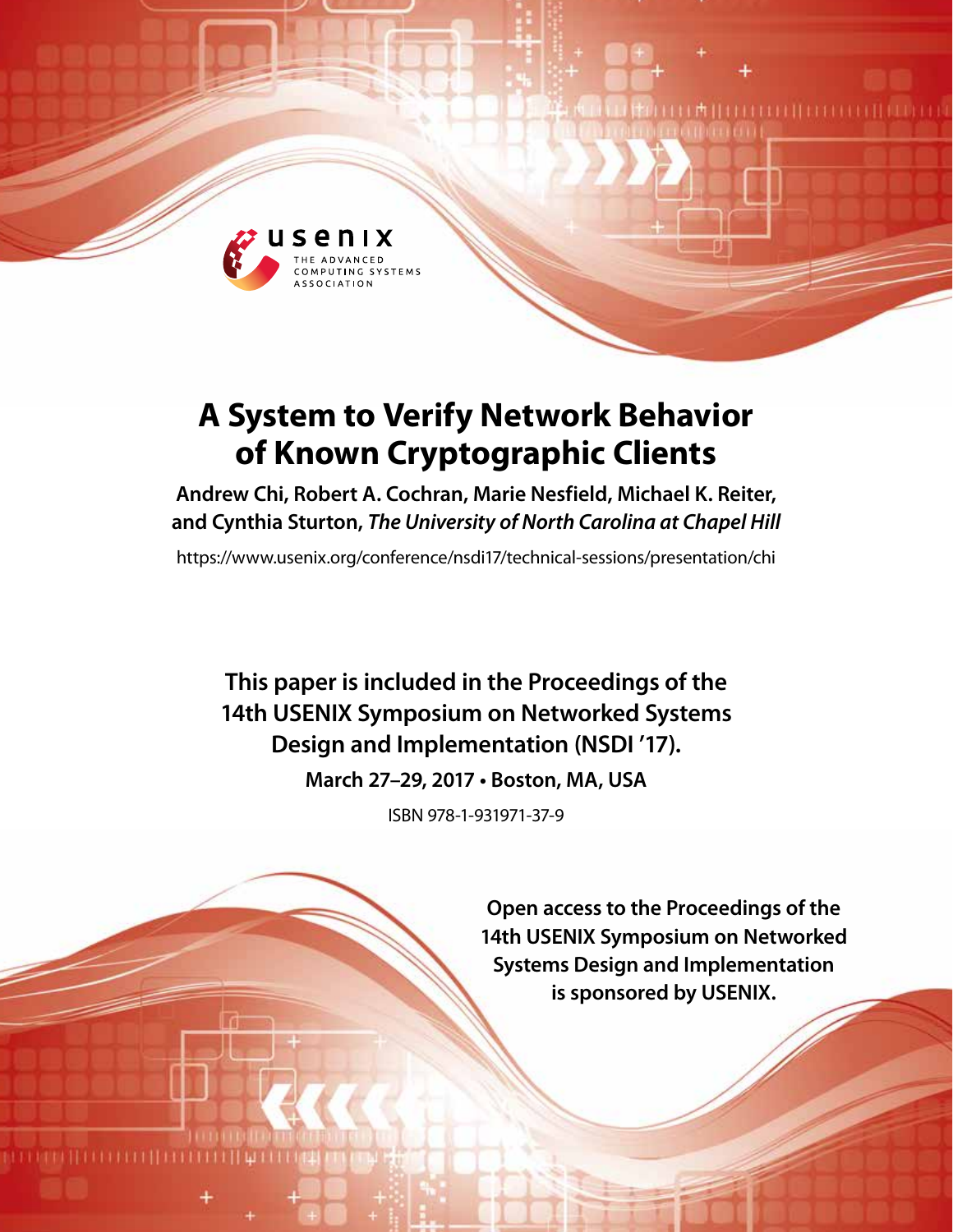# A System to Verify Network Behavior of Known Cryptographic Clients

Andrew Chi Robert A. Cochran Marie Nesfield Michael K. Reiter Cynthia Sturton *Department of Computer Science, University of North Carolina at Chapel Hill*

#### Abstract

Numerous exploits of client-server protocols and applications involve modifying clients to behave in ways that untampered clients would not, such as crafting malicious packets. In this paper, we develop a system for verifying in near real-time that a cryptographic client's message sequence is consistent with its known implementation. Moreover, we accomplish this without knowing all of the client-side inputs driving its behavior. Our toolchain for verifying a client's messages explores multiple candidate execution paths in the client concurrently, an innovation useful for aspects of certain cryptographic protocols such as message padding (which will be permitted in TLS 1.3). In addition, our toolchain includes a novel approach to symbolically executing the client software in multiple passes that defers expensive functions until their inputs can be inferred and concretized. We demonstrate client verification on OpenSSL and BoringSSL to show that, e.g., Heartbleed exploits can be detected without Heartbleed-specific filtering and within seconds of the first malicious packet. On legitimate traffic our verification keeps pace with Gmail-shaped workloads, with a median lag of 0.85s.

## 1 Introduction

Tampering with clients in client-server protocols or applications is an ingredient in numerous abuses. These abuses can involve exploits on the server directly, or manipulation of application state for which the client is authoritative. An example of the former is the high-profile Heartbleed [14] vulnerability, which enabled a tampered SSL client to extract contents of server memory. An example of the latter is an "invalid command" game cheat that permits a client greater powers in the game [36].

The ideal defense would be to implement formally verified servers that incorporate all necessary input validation and application-specific checking. However, in practice, current production servers have codebases too large to retrofit into a formally verified model (see Sec. 2). Take for example the continued discovery of critical failures of input validation in all major implementations of Transport Layer Security (TLS) [24]. Despite extensive review, it has been difficult to perfectly implement even "simple" input validation [28], let alone all higher-level program logic that could affect authentication or could compromise the integrity and confidentiality of sensitive data [27].

Since it is generally impossible to anticipate all such abuses, in this paper we explore a holistic approach to validating client behavior as consistent with a sanctioned client program's source code. In this approach, a *behavioral verifier* monitors each client message as it is delivered to the server, to determine whether the sequence of messages received from the client so far is consistent with the program the client is believed to be running and the messages that the server has sent to the client (Fig. 1). Performing this verification is challenging primarily because inputs or nondeterministic events at the client may be unknown to the verifier, and thus, the verifier must deduce (via a solver) whether there exist inputs that could have driven the client software to send the messages it did. Furthermore, some of those inputs may be protected by cryptographic guarantees (private keys in asymmetric cryptography), and maliciously crafted fields may themselves be hidden by encryption, as with Heartbleed.



Figure 1: Abstracted behavioral verification problem.

Our central contribution is to show that legitimate cryptographic client behavior can in fact be verified, not against a simplified protocol model but against the client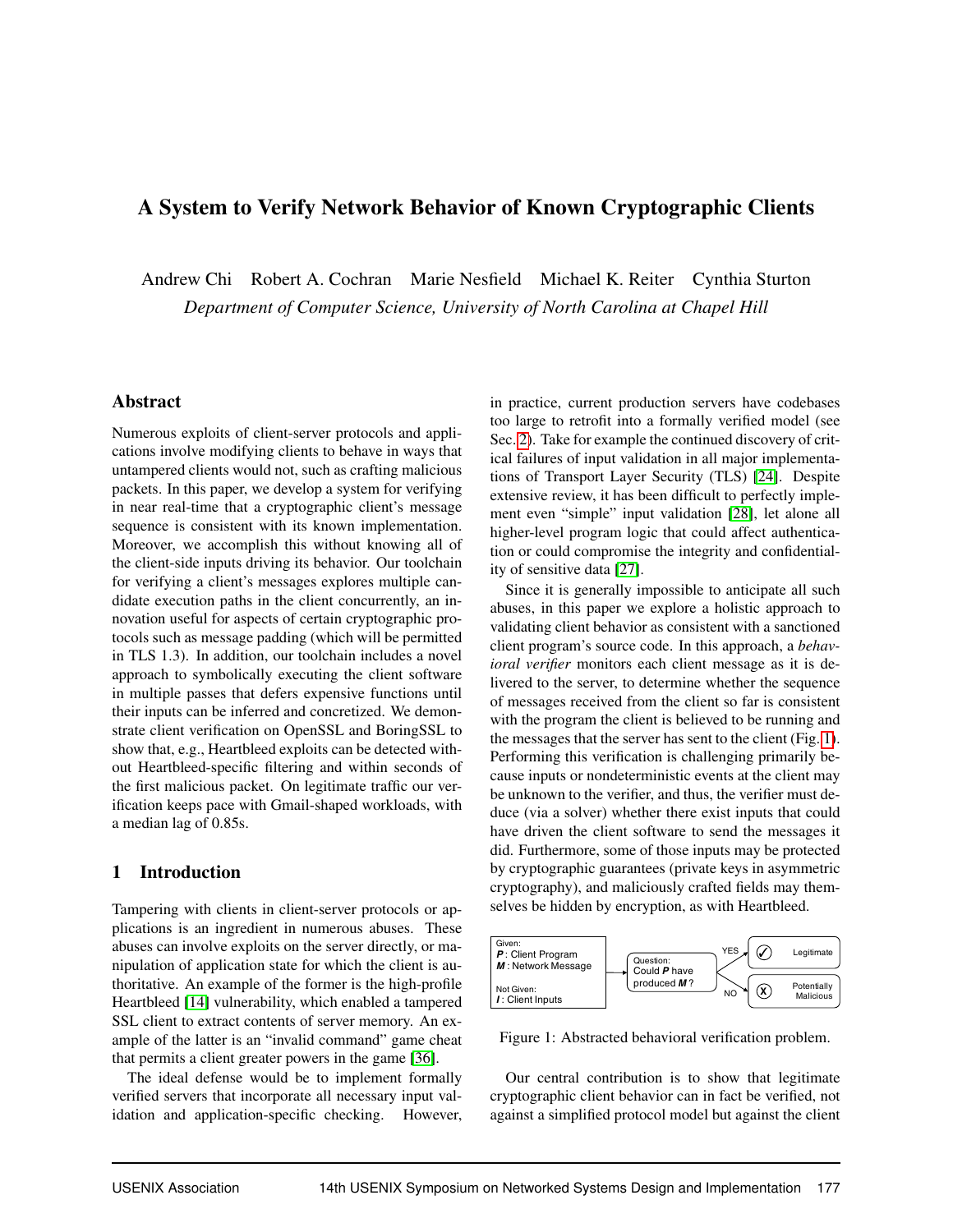source code. Intuitively, we limit an attacker to only behaviors that could be effected by a legitimate client. We believe this advance to be important: in showing that messages from a client can be quickly verified as legitimate or potentially malicious, we narrow the time between zero-day exploit and detection to mere seconds. This is significant, since in the case of Heartbleed, for example, the bug was introduced in March 2012 and disclosed in April 2014, a window of vulnerability of two years. During this time, few production networks were even monitoring the relevant TLS Heartbeat records, let alone were configured to detect this misbehavior.

Our examination of 70 OpenSSL CVEs from 2014- 2016 showed that 23 out of 37 TLS/DTLS server-side vulnerabilities required tampering with feasible client behavior as an ingredient in exploitation. The vulnerabilities comprised input validation failures, memory errors, data leaks, infinite loops, downgrades, and invalid authorization. Our technique accomplishes verification with no vulnerability-specific configuration and, indeed, could have discovered all of these client exploit attempts even prior to the vulnerabilities' disclosure.

Following several other works in verification of client messages when some client-side values are unknown (see Sec. 2), our strategy is to use symbolic execution [7] to trace the client execution based on the messages received so far from the client (and the messages the server has sent to it). When the verifier, in tracing client execution, operates on a value that it does not know (a "symbolic" value), it considers all possibilities for that value (e.g., branching in both directions if a branch statement involves a symbolic variable) and records constraints on those symbolic values implied by the execution path taken. Upon an execution path reaching a message send point in the client software, the verifier reconciles the accumulated constraints on that execution path with the next message received from the client. If the path does not contradict the message, then the message is confirmed as consistent with some valid client execution.

We advance this body of research in two ways.

1. Prior research on this form of client verification has primarily focused on carefully prioritizing candidate paths through the client in the hopes of finding one quickly to validate the message trace observed so far. This prioritization can itself be somewhat expensive (e.g., involving edit-distance computations on execution paths) and prone to error, in which case the verifier's search costs grow dramatically (e.g., [10]). Here we instead use parallelism to explore candidate paths concurrently, in lieu of sophisticated path prediction. In Sec. 6, we highlight one aspect of cryptographic protocols for which efficiently validating client-side behavior depends on being able to explore multiple execution fragments in parallel, namely execution fragments reflecting plaintexts of different sizes, when the true plaintext size is hidden by message padding (as in SSH and draft TLS 1.3). In this case, predicting the plaintext length is not possible from the ciphertext length, by design, and so exploring different candidate lengths in parallel yields substantial savings.

2. When verifying the behavior of a client in a cryptographic protocol such as TLS, the search for a client execution path to explain the next client message can be stymied by paths that contain cryptographic functions for which some inputs are unknown (i.e., symbolic). The symbolic execution of, e.g., the AES block cipher with an unknown message or a modular exponentiation with an unknown exponent is simply too costly. Every message-dependent branch in the modular exponentiation routine would need to be explored, and the large circuit representation of AES would result in unmanageably complex formulas. In Sec. 5 we thus describe a multi-pass algorithm for exploring such paths, whereby userspecified "prohibitive" functions are bypassed temporarily until their inputs can be deduced through reconciliation with the client message; only then is the function explored (concretely). In cases where those inputs can never be inferred—as would be the case for an ephemeral Diffie-Hellman key, for example—the system outputs the assumption required for the verification of the client message to be correct, which can be discharged from a whitelist of assumptions. Aside from these assumptions, our verification is exact: the verifier accepts if and only if the client is compliant.

Our technique, while not completely turnkey, does not require detailed knowledge of the protocol or application being verified. For example, the specification of prohibitive functions and a matching whitelist of permissible assumptions is straightforward in our examples: the prohibitive functions are simply the AES block cipher, hash functions, and elliptic curve group operations; and the whitelist amounts to the assumption that a particular value sent by the client is in the elliptic-curve group (which the server is required to check [26]). Aside from specifying the prohibitive functions and the whitelist, the other needed steps are identifying network send and receive points, minor syntactic modifications to prepare the client software for symbolic execution (see Appendix B), and, optionally, "stubbing out" calls to software that are irrelevant to the analysis (e.g., printf). In the case of validating TLS client behavior, we also leverage a common diagnostic feature on servers: logging session keys to enable analysis of network captures.

We show that client verification can coarsely keep pace with a workload equivalent to an interactive Gmail session running over TLS 1.2, as implemented by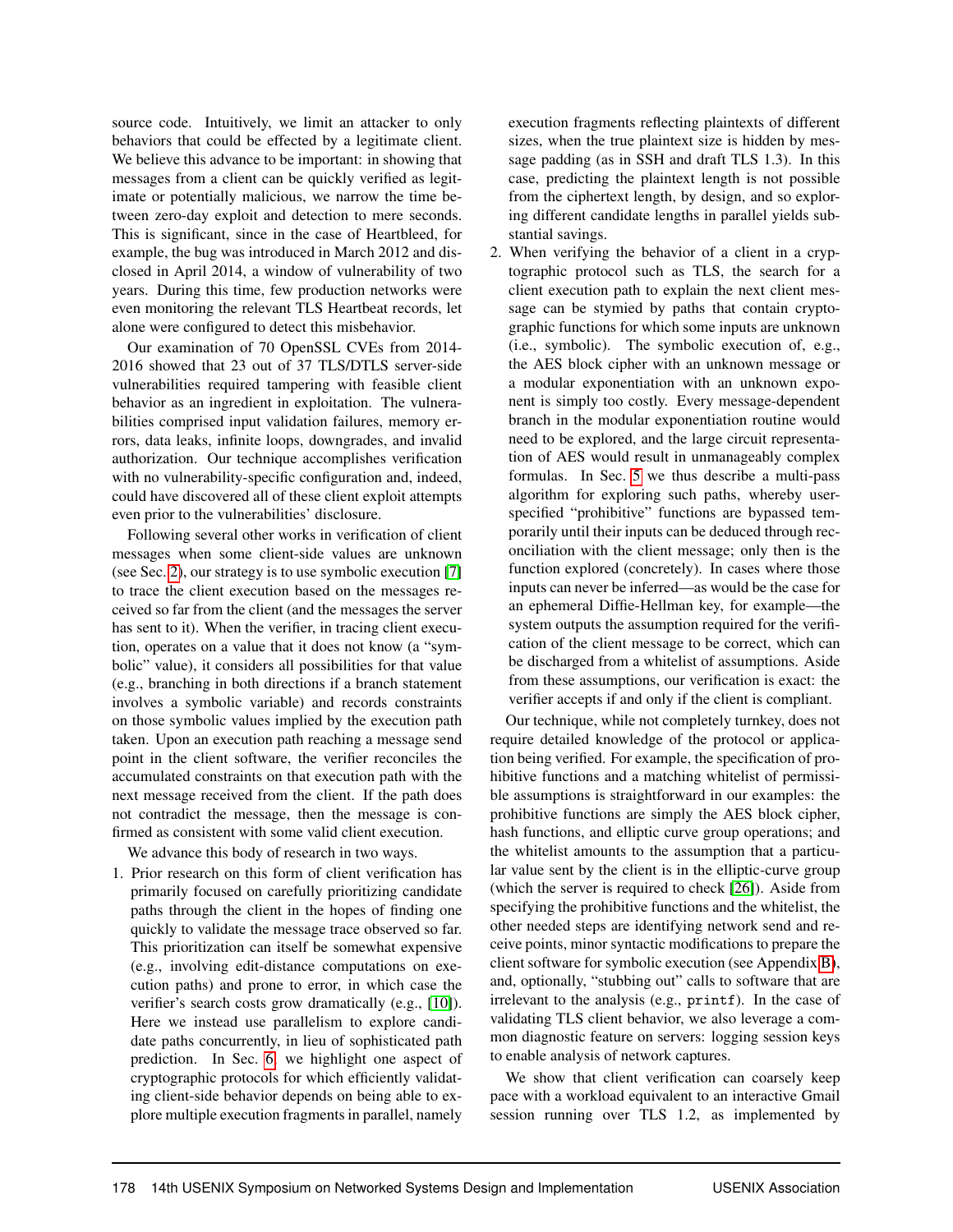OpenSSL and BoringSSL. Verification averages 49ms per TLS record on a 3.2GHz processor, with 85% completing within 36ms and 95% completing within 362ms. Taking into account the bursts of network activity in Gmail traffic, and that a client-to-server record cannot begin verification until all previous client-to-server records are verified, the median verification *lag* between the receipt of a client-to-server record and its successful verification is 0.85s. We also show that our technique similarly keeps pace with TLS 1.2 connections modified to use message padding, a draft TLS 1.3 [30] feature that introduces costs that our parallel approach overcomes.

Our verifier compares client messages against a specific client implementation, and so it is most appropriate in scenarios where an expected client implementation is known. For example, while a plethora of TLS implementations exist on the open internet, only a few TLS clients are likely to be part of a corporate deployment where installed software is tightly controlled. Knowledge of the implementation might also arise by the client revealing its identification string explicitly (e.g., SSH [38]) or by particulars of its handshake (e.g., TLS [1]). That said, we have also made progress on generalizing our verifier to apply across multiple minor revisions (see Sec. 7).

#### 2 Related Work

The most closely related work is due to Bethea et al. [3] and Cochran and Reiter [10]. These works develop algorithms to verify the behavior of (non-cryptographic) client applications in client-server settings, as we do here. Bethea et al. adopted a wholly offline strategy, owing to the expense of their techniques. Cochran and Reiter improved the method by which a verifier searches for a path through the client program that is consistent with the messages seen by the verifier so far. By leveraging a training phase and using observed messages to provide hints as to the client program paths that likely produced those messages, their technique achieved improved verification latencies but still fell far short of being able to keep pace with, e.g., highly interactive games. Their approach would not work for cryptographic protocols such as those we consider here, since without substantial protocol-specific tuning, the cryptographic protections would obscure information in messages on which their technique depends for generating these hints.

Several other works have sought to verify the behavior of clients in client-server protocols. Most permit false rejections or acceptances since they verify client behavior against an abstract (and so imprecise) model of the client program (e.g., [16, 17]), versus an actual client program as we do here. Others seek exact results as we do, but accomplish this by modifying the client to send all inputs it processes to the verifier, allowing the verifier to simply replay the client on those inputs [34]. In our work, we verify actual client implementations and introduce no additional messaging overhead. Proxies for inferring web-form parameter constraints when a web form is served to a client, to detect parameter-tampering attacks when the form values are returned [32], also provide exact detection. However, this work addresses only stateless clients and does so without attention to cryptographically protected traffic. Our work permits stateful clients and specifically innovates to overcome challenges associated with cryptographic protocols.

Also related to our goals are works focused on verifying the correctness of outsourced computations. Recent examples, surveyed by Walfish and Blumberg [35], permit a verifier to confirm (probabilistically) that an untrusted, remote party performed the outsourced computation correctly, at a cost to the verifier that is smaller than it performing the outsourced computation itself. Since we approach the problem from the opposite viewpoint of a well-resourced verifier (e.g., running with the server in a cloud that the server owner trusts), our techniques do not offer this last property. However, ours requires no changes to the party being verified (in our case, the client), whereas these other works increase the computational cost for the party being verified by orders of magnitude (e.g., see [35, Fig. 5]). Another area of focus in this domain has been reducing the privacy impact of the extra information sent to the verifier to enable verification (e.g., [29]). Since our technique does not require changes to the messaging behavior of the application at all, our technique does not suffer from such drawbacks.

More distantly related is progress on proving security of reference implementations of cryptographic protocols relative to cryptographic assumptions (e.g., miTLS, a reference implementation of TLS in F# [5]) or of modules that can be incorporated into existing implementations to ensure subsets of functionality (e.g., state-machine compliance [4]). Our work instead seeks to prove a property of the *messages* in an interaction, namely that these messages are consistent with a specified client implementation. As such, our techniques show nothing about the intrinsic security of the client (or server) implementation itself; nevertheless, they are helpful in detecting a broad range of common exploit types, as we show here. Our techniques are also immediately applicable to existing production protocol implementations.

#### 3 Background and Goals

A client-server protocol generates messages  $msg_0, msg_1,$ ..., some from the client and some sent by the server. Our goal is to construct a *verifier* to validate the client behavior as represented in the message sequence; the server is trusted. We assume that the client is single-threaded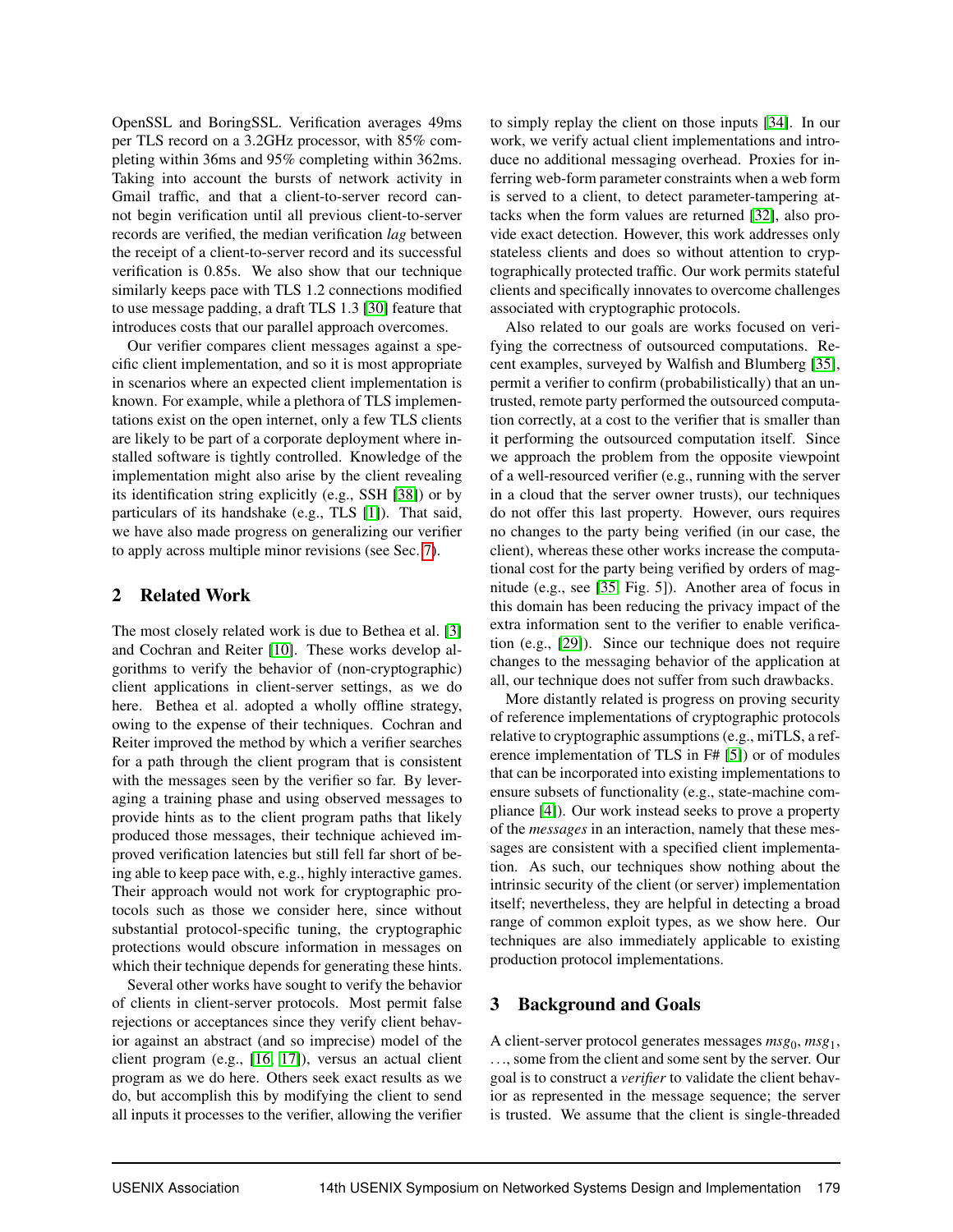and that the message order reflects the order in which the client sent or received those messages, though neither of these assumptions is fundamental.  $\frac{1}{1}$  Our technique is not dependent on a particular location for the verifier, though for the purposes of this paper, we assume it is near the server, acting as a passive network tap.

Borrowing terminology from prior work [10], the task of the verifier is to determine whether there exists an *execution prefix* of the client that is *consistent* with the messages  $msg_0, msg_1, \ldots$ , as defined below.

Definition 1. Execution Prefix. An execution prefix Π is a sequence of client instructions that begins at the client entry point and follows valid branching behavior in the client program. The sequence may include calls to POSIX send() and recv(), which are considered "network I/O instructions" and denoted SEND and RECV.

**Definition 2.** Consistency. An execution prefix  $\Pi_n$  is  $consistent$  with  $msg_0$ ,  $msg_1$ , ...,  $msg_n$ , iff:

- $\Pi_n$  contains exactly  $n+1$  network I/O instructions  $\{\gamma_0, ..., \gamma_n\}$ , with possibly other instructions.
- $\forall i \in \{0, \ldots, n\}$ , *direction*( $\gamma_i$ ) matches the direction of *msg<sup>i</sup>* , where *direction*(SEND) is client-to-server and *direction*(RECV) is server-to-client.
- The branches taken in Π*<sup>n</sup>* were possible under the assumption that  $msg_0$ ,  $msg_1$ ,...,  $msg_n$  were the messages sent and received.

Consistency of  $\Pi_n$  with  $msg_0$ ,  $msg_1, \ldots, msg_n$  requires that the conjunction of all symbolic postconditions at SEND instructions along  $\Pi_n$  be satisfiable, once concretized using contents of messages  $msg_0, msg_1, \ldots, msg_n$ sent and received on that path.

The verifier attempts to validate the sequence  $msg_0$ , *msg*<sup>1</sup> , ... incrementally, i.e., by verifying the sequence  $msg_0$ ,  $msg_1$ , ...,  $msg_n$  starting from an execution prefix  $\Pi_{n-1}$  found to be consistent with  $msg_0$ ,  $msg_1$ , ..., *msgn*−<sup>1</sup> , and appending to it an *execution fragment* that yields an execution prefix  $\Pi_n$  consistent with  $msg_0$ , *msg*<sup>1</sup> , ..., *msg<sup>n</sup>* . Specifically, an *execution fragment* is a nonempty sequence of client instructions (i) beginning at the client entry point, a SEND, or a RECV in the client software, (ii) ending at a SEND or RECV, and (iii) having no intervening SEND or RECV instructions. If there is no execution fragment that can be appended to  $\Pi_{n-1}$ to produce a  $\Pi_n$  consistent with  $msg_0$ ,  $msg_1$ , ...,  $msg_n$ , then the search resumes by *backtracking* to find another

execution prefix  $\hat{\Pi}_{n-1}$  consistent with  $msg_0$ ,  $msg_1$ , ..., *msg*<sub>*n*−1</sub>, from which the search resumes for an execution fragment to extend it to yield a  $\hat{\Pi}_n$  consistent with  $msg_0$ , *msg*<sup>1</sup> , ..., *msg<sup>n</sup>* . Only after all such attempts fail can the client behavior be declared invalid.

Determining if a program can output a given value is only semidecidable (recursively enumerable); i.e., while valid client behavior can be declared as such in finite time, invalid behavior cannot, in general. Thus, an "invalid" declaration may require a timeout on the verification process.2 However, our primary concern in this paper is verifying the behavior of *valid* clients quickly.

#### 4 Parallel Client Verification

As discussed above, upon receipt of message *msg<sup>n</sup>* , the verifier searches for an execution fragment with which to extend execution prefix  $\Pi_{n-1}$  (consistent with  $msg_0, \ldots,$  $msg_{n-1}$ ) to create an execution prefix  $\Pi_n$  that is consistent with  $msg_0, \ldots, msg_n$ . Doing so at a pace that keeps up with highly interactive applications remains a challenge (e.g., [10]). We observe, however, that multiple execution fragments can be explored concurrently. This permits multiple worker threads to symbolically execute execution fragments simultaneously, while coordinating their activities through data structures to ensure that they continue to examine new fragments in priority order. In this section, we give an overview of our parallel verification algorithm; this algorithm is detailed in Appendix A.

In this algorithm, a state  $\sigma$  represents a snapshot of execution in a virtual machine, including all constraints (path conditions) and memory objects, which include the contents (symbolic or concrete) of registers, the stack and the heap. We use  $\sigma$  cons to represent the constraints accumulated during the execution to reach  $\sigma$ , and  $\sigma$ .nxt to represent the next instruction to be executed from  $\sigma$ . The verifier produces state  $\sigma_n$  by symbolically executing the execution prefix Π*n*.

The algorithm builds a binary tree of Node objects. Each node nd has a field nd.path to record a path of instructions in the client; a field nd.state that holds a symbolic state; children fields nd.child<sub>0</sub> and nd.child<sub>1</sub> that point to children nodes; and a field nd.saved that will be described in Sec. 5. The tree is rooted with a node nd holding the state nd.state =  $\sigma_{n-1}$  and nd.path =  $\Pi_{n-1}$ . The two children of a node nd in the tree extend nd.path through the next symbolic branch (i.e., branch instruction with a symbolic condition). One child node holds a state with a constraint that maintains that the branch condition implies false, and the other child node's state holds a constraint that indicates that the branch condition

<sup>&</sup>lt;sup>1</sup>The verifier can optimistically assume the order in which it observes the messages is that in which the client sent or received them, which will often suffice to validate a legitimate client even if not strictly true, particularly when the client-server protocol operates in each direction independently (as in TLS). In other cases, the verifier could explore other orders when verification with the observed order fails. Moreover, several works (e.g., [8, 2]) have made progress on symbolic execution of multi-threaded programs.

<sup>2</sup>Nevertheless, our tool declares our tested exploit traces as invalid within several seconds, after exhaustive exploration of the state space. See Sec. 6.1.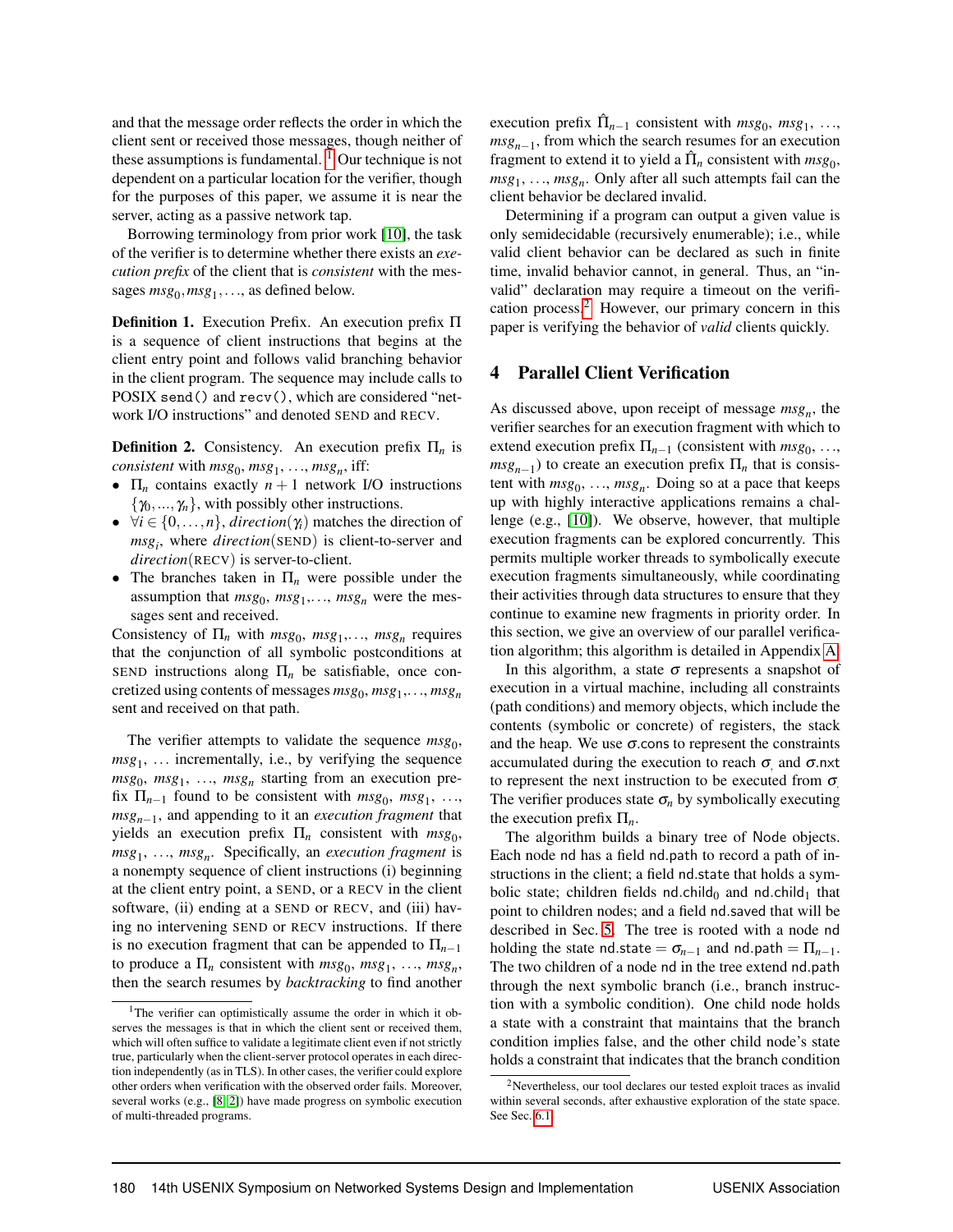

Figure 2: Example node tree.

is true. The algorithm succeeds by finding a fragment with which to extend  $\Pi_{n-1}$  to yield  $\Pi_n$  if, upon extending a path, it encounters a network I/O instruction that yields a state with constraints that do not contradict *msg<sup>n</sup>* being the network I/O instruction's message.

The driving goal of our algorithm is to enable concurrent exploration of multiple states in the node tree. To this end, our algorithm uses multiple threads; one executes a *node scheduler* and the others are *worker* threads, each assigned to one node in the node tree at a time (chosen by the node scheduler, which manages the prioritized heap of unassigned nodes). Fig. 2 shows an example assignment of four workers to multiple nodes in a node tree rooted at  $\sigma_{n-1}$ . White nodes with dashed outlines are *dead* and represent intermediate states that no longer exist. A node is dead if its accumulated constraints reach a contradiction or it has generated children nodes and delivered them to the node scheduler. Black nodes are *active* and are currently being explored by worker threads. Dark-gray nodes are being prioritized by the node scheduler and are still *live*. If there are worker threads that are ready to process a node, they will take their next node from a prioritized queue of the live nodes. Light-gray nodes are *infant* nodes that have just been produced by a worker thread and not yet prioritized by the node scheduler. We can see that worker W4 recently hit a symbolic branch condition and created two infant nodes. The other workers are likely processing straight-line code.

In our design and experiments, the number of worker threads is a fixed parameter provided to the verifier. Because the verification task is largely CPU-bound, in our experience it is not beneficial to use more worker threads than the number of logical CPU cores, and in some cases, fewer worker threads than cores are necessary.

#### 5 Multipass Client Verification

Concurrent exploration of execution fragments can be highly beneficial to the speed of validating legitimate client behavior in cryptographic protocols, as we will show in Sec. 6.3. Nevertheless, there remain challenges to verifying cryptographic clients that no reasonable amount of parallelization can overcome, since doing so would be tantamount to breaking some of the underlying cryptographic primitives. In this section, we introduce a strategy for client verification that can overcome these hurdles for practical protocols such as TLS.

The most obvious challenge is encrypted messages. To make sense of these messages, the verifier needs to be given the symmetric session key under which they are encrypted. Fortunately, existing implementations of, e.g., OpenSSL servers, enable logging session keys to support analysis of network captures, and so we rely on such facilities to provide the session key to the verifier. Given this, it is theoretically straightforward to reverse the encryption on a client-to-server message mid-session—just as the server can—but that capability does surprisingly little to itself aid the verification of the client's behavior, as higher-level protocol logic often composes cryptographic primitives in complex ways. Indeed, stateof-the-art servers routinely fail to detect problems with the message sequence received from a client, as demonstrated by numerous such CVEs [24].

We thus continue with our strategy of incrementally building an execution prefix  $\Pi$  in the client software as each message is received by the verifier to validate the client's behavior. The verifier injects the logged session key into the execution prefix at the point where the key would first be generated by the client. Still, however, the number of execution fragments that need to be explored in cryptographic client implementations is far too large to be overcome by concurrent exploration alone, when other inputs to cryptographic algorithms can be symbolic. Some of these (e.g., a message plaintext, once decrypted) could be injected by the verifier like the session key is, but in our experience, configuring where to inject what values would require much more client-implementation-specific knowledge and bookkeeping than injecting just the session key does. This is in part due to the many layers in which cryptography is applied in modern protocols; e.g., in the TLS handshake, multiple messages are hashed to form the plaintext of another message, which is then encrypted and authenticated. Even worse, other values, e.g., a client's ephemeral Diffie-Hellman key, will never be available to a verifier (or server) and so cannot be injected into an execution prefix.

These observations motivate a design whereby the verifier skips specified functions that would simply be too expensive to execute with symbolic inputs. Specifying such *prohibitive functions* need not require substantial client-implementation-specific or even protocol-specific knowledge; in our experience with TLS, for example, it suffices to specify basic cryptographic primitives such as modular exponentiation, block ciphers, and hash func-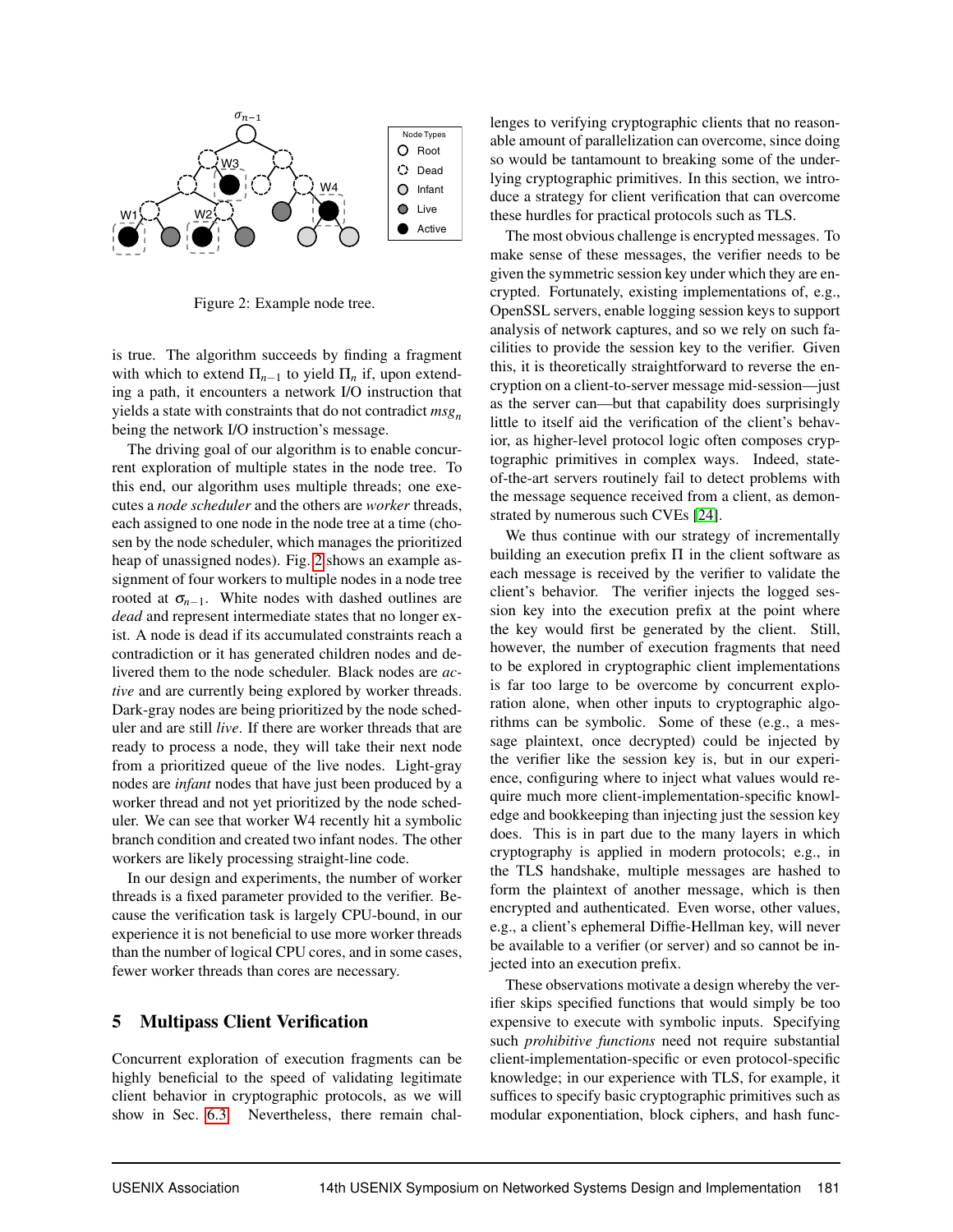tions as prohibitive. Once specified as prohibitive, the function is skipped by the verifier if any of its inputs are symbolic, producing a symbolic result instead. Once reconciled with the message sequence  $msg_0, \ldots, msg_n$  under consideration, however, the verifier can solve for some values that it was previously forced to keep symbolic, after which it can go back and verify function computations (concretely) it had previously skipped. Once additional passes yield no new information, the verifier outputs any unverified function computations (e.g., ones based on the client's ephemeral Diffie-Hellman key) as assumptions on which the verification rests. Only if one of these assumptions is not true will our verifier erroneously accept this message trace. As we will see, these remaining assumptions for a protocol like TLS are minimal.

#### 5.1 User configuration

To be designated prohibitive, a function must meet certain requirements: it must have no side effects other than altering its own parameters (or parameter buffers if passed by reference) and producing a return value; given the same inputs, it must produce the same results; and it must be possible to compute the sizes of all output buffers as a function of the sizes of the input buffers. A function should be specified as prohibitive if it would produce unmanageably complex formulas, such as when the function has a large circuit representation. A function should also be specified as prohibitive if executing it on symbolic inputs induces a large number of symbolic states, due to branching that depends on input values. For example, a physics engine might contain signal processing functions that should be marked prohibitive.

In our case studies, the prohibitive functions are cryptographic functions such as the AES block cipher or SHA-256. We stress, however, that the user need not know how these primitives are composed into a protocol. We illustrate this in Appendix B, where we show the user configuration needed for verifying the OpenSSL client, including the specification of the prohibitive functions. (The configuration for BoringSSL is similar.)

Specifying prohibitive functions generalizes the normal procedure used by symbolic execution to inject symbolic inputs into the program. The user normally designates "user input" functions (such as getchar) as symbolic, so that each one is essentially replaced with a function that always returns a symbolic, unconstrained value of the appropriate size. The random number generators, client-side inputs (i.e., stdin), and functions that return the current time are also typically so designated. The user configuration for prohibitive functions simply extends this mechanism so that some of these functions do not always return symbolic outputs, but return concrete outputs when their inputs are fully concrete.

#### 5.2 Algorithm overview

The multipass verification algorithm works as follows, when verifying a message *msg<sup>n</sup>* starting from Π*n*−1. The algorithm expands the binary tree of nodes as described in Sec. 4, with two main differences. First, if the next instruction is a call to a prohibitive function, it is treated as follows: If the prohibitive function is being called with any symbolic input buffers, then its execution is skipped and its outputs are instantiated with fully symbolic output buffers of the appropriate size. If, on the other hand, the prohibitive function is being called with only concrete inputs, then the called function is executed concretely.

Second, upon hitting a network instruction that is consistent with  $msg_n$ , the accumulated constraints are saved in a field nd.saved for the node nd that encountered the network instruction. The execution fragment represented by nd is then replayed (starting from  $\Pi_{n-1}$ ), again skipping any prohibitive functions encountered with symbolic inputs and concretely executing any encountered with only concrete inputs. Upon hitting the network instruction again, the algorithm compares the previous constraints (saved in nd.saved) with the constraints σ.cons accumulated in the re-execution. If no new constraints have been gathered, then additional re-executions of the execution fragment will similarly gather no new constraints. As such, the execution fragment is appended to  $\Pi_{n-1}$  to create  $\Pi_n$ , since it is consistent with all of  $msg_0, \ldots, msg_n$ , and the algorithm terminates. Any prohibitive functions that were never concretely executed result in an assumption on which the verification rests specifically, that there is some input to each such prohibitive function that is consistent with the constraints implied by  $\Pi_n$  and  $msg_0, \ldots, msg_n$ .

Note that the multipass algorithm for *msg<sup>n</sup>* does not reexamine prohibitive functions that were skipped within  $\Pi_{n-1}$ . In cases where this is desired, lazy constraint generation provides a mechanism to do so, as described in Appendix C.

#### 5.3 Detailed walk-through

We now provide a walk-through of this algorithm on a trivial C client shown in Fig. 3a. This client multiplies two of its inputs x and y, encrypts it using a third input iv as an initialization vector, and sends both iv and the encrypted value to the server. Our tool begins with a node initialized to the client entry point and attempts to verify (by spawning worker threads) that there exist inputs x, y, and iv that would produce the output message  $msg_0 =$ 0x12349DAC that was observed over the network.

The worker thread that first reaches the SEND has, by that time, accumulated constraints  $\sigma$  cons as specified in Fig. 3b. Note, however, that it has no constraints relat-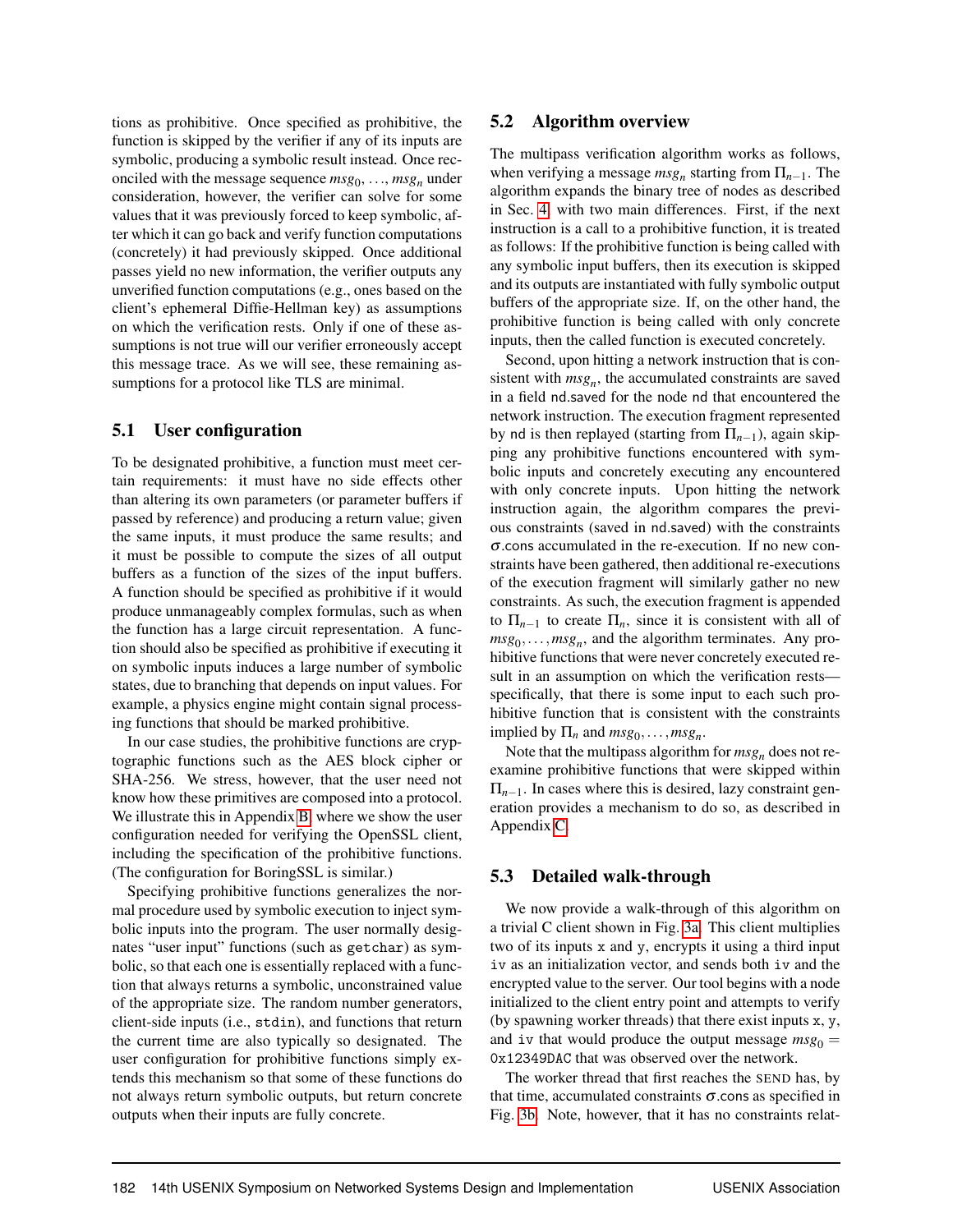

(a) Example client code



Figure 3: Example of multipass verification on a simple client.  $\sigma$  cons holds the constraints of the execution path and accepted messages leading to the current state.

ing s (the output of AES(iv)) and iv, since AES was designated as prohibitive and skipped (since iv is symbolic). After reconciling these constraints with the message  $msg_0 = 0x12349DAC$ , the verifier records nd.saved.

The verifier then re-executes from the root (Fig. 3c). Since it now knows  $iv = 0x1234$ , this time it does not skip AES and so computes s = 0x2343 and  $0x9DAC = p$  0x2343, i.e.,  $p = 0xBEEF$ . After this pass, the constraints in nd.saved are still satisfiable (e.g.,  $x = 0x9$ ,  $y = 0x1537$ . A third pass would add no new information, and so the thread updates the corresponding execution prefix (nd.path) and state (nd.state).

#### 5.4 TLS example

We illustrate the behavior of the multipass algorithm on TLS. Fig. 4 shows an abstracted subset of a TLS client implementation of AES-GCM, running on a single block of plaintext input. For clarity, the example omits details such as the implicit nonce, the server ECDH parameters, the generation of the four symmetric keys, and subsumes the tag computation into the GHASH function. But in all features shown, this walkthrough closely exemplifies the multi-pass verification of a real-world TLS client.

In Fig. 4, the outputs observed by the verifier are the client Diffie-Hellman parameter A, the initialization vector iv, the ciphertext c, and the AES-GCM tag t. The unobserved inputs are the Diffie-Hellman private exponent a, the initialization vector iv, and the plaintext p. We do assume access to the AES symmetric key k. Since client verification is being performed on the server end of the connection, we can use server state, including k.

In the first pass of symbolic execution (Fig. 4a), even with knowledge of the AES symmetric key k, all prohibitive functions (ECDH, AES, GHASH) have at least one symbolic input. So, the verifier skips them and produces unconstrained symbolic output for each. After the first execution pass (Fig. 4b), the verifier encounters the observed client outputs. Reconciling them with the accumulated constraints  $\sigma$  cons yields concrete values for A, t, c, and iv, but not the other variables.

The verifier then begins the second pass of symbolic execution (Fig. 4c). Now, AES and GHASH both have concrete inputs and so can be executed concretely. The concrete execution of AES yields a concrete value for s, which was not previously known. After the second execution pass (Fig. 4d), the verifier implicitly uses the new knowledge of s to check that there is a p, the unobserved plaintext value, that satisfies the constraints imposed by observed output. Further passes yield no additional information, as no further symbolic inputs to prohibitive functions can be concretized.

Note that the value of a, the client Diffie-Hellman private exponent, is never computed. The verifier thus outputs an assumption that there exists an a such that  $ECDH(a)$  yields values A and k. As such, we do not detect invalid curve attacks [19], for example; we discuss practical mitigations for this in Sec. 7.3. See Appendix B for the whitelisting of this assumption for a real TLS client.

Note that no decryption mechanism is provided to the verifier. The multipass mechanism automatically recovers the plaintext for stream ciphers and counter-mode block ciphers such as AES-GCM. For other, less preferred modes such as CBC, the user can provide inverse functions via a feature described in Appendix C.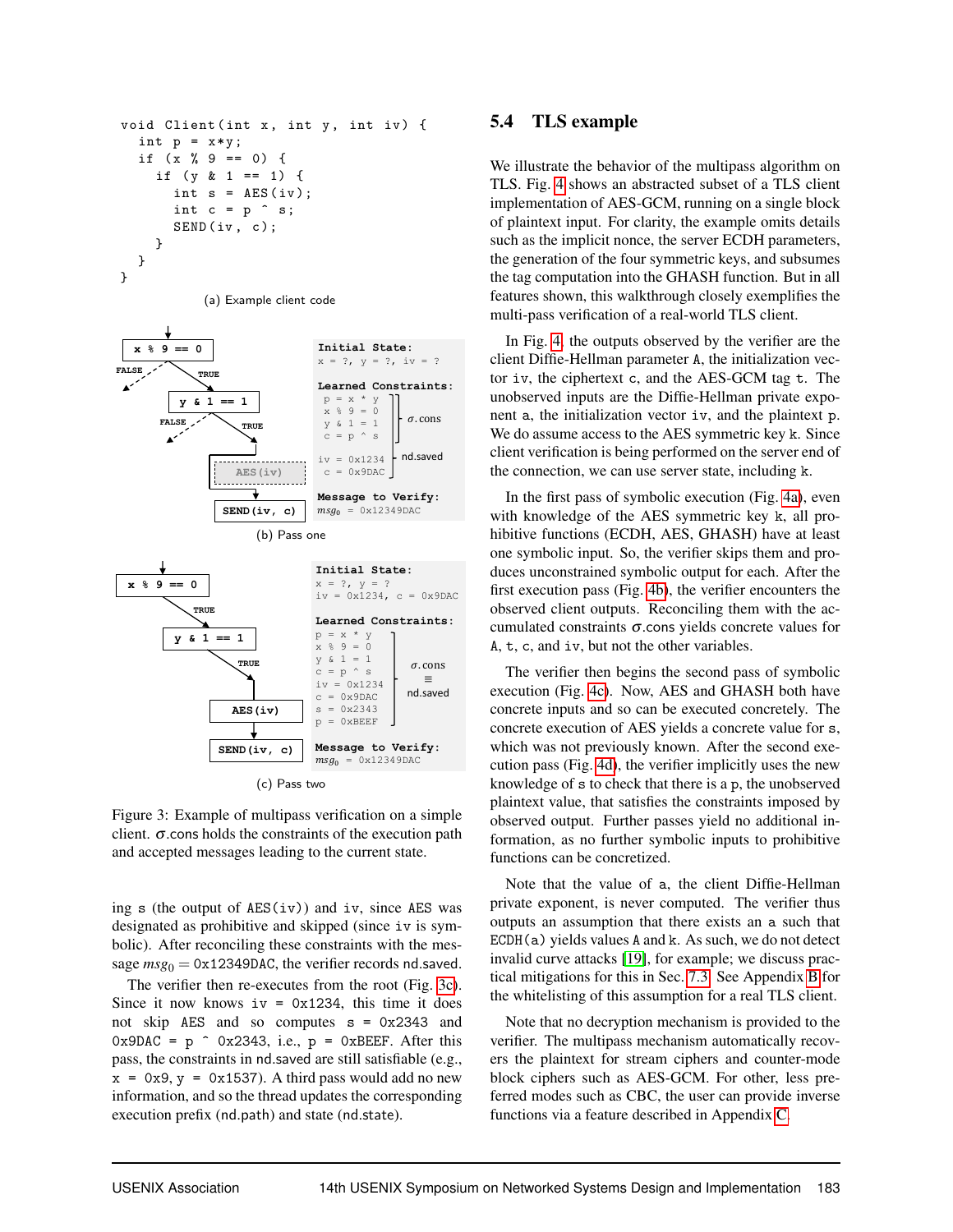

Figure 4: Multipass algorithm on a TLS client implementing an abstracted subset of AES-GCM. Rectangular blocks are prohibitive functions; circles are variables. Shaded nodes are concrete values or functions executed with concrete inputs. Unshaded nodes are symbolic values or skipped functions. In Fig. 4b and Fig. 4d, some values become concrete when  $\sigma$  cons is reconciled with  $msg_n$ .

#### 6 Evaluation

In this section we evaluate our implementation of the algorithms in Secs. 4–5. Our implementation is built on a modified version of KLEE [9], a symbolic execution engine for LLVM assembly instructions, and leverages KLEE's POSIX model, an expanded POSIX model used by Cloud9 [8], and our own model of POSIX network calls. We applied our implementation to verify OpenSSL and BoringSSL clients. BoringSSL, a fork of OpenSSL aiming to improve security and reduce complexity, incorporates changes to the API, thread safety, error handling, and the protocol state machine—resulting in a code base of 200,000 lines of code vs. OpenSSL's 468,000. BoringSSL has been independently maintained since June 2014, and is now deployed throughout Google's production services, Android, and Chrome [23].

Our evaluation goals were as follows. First, we ran a one-worker verifier against two attacks on OpenSSL that represent different classes of client misbehavior, to illustrate detection speed. Second, we load tested a singleworker verifier on a typical TLS 1.2 payload—the traffic generated by a Gmail session—to illustrate the performance of verifying legitimate client behavior. Third, we increased the verification complexity to demonstrate scalability to more complex protocols with larger client state spaces, which we overcome using multiple workers. We did this by verifying a TLS 1.3 draft [30] feature that permits random padding in every packet. The OpenSSL instrumentation (203 lines) and verifier configuration options (138 lines) we used are described in Appendix B; the BoringSSL setup was similar.

The experiments were run on a system with 3.2GHz Intel Xeon E5-2667v3 processors, with peak memory usage of 2.2GB. For the majority of the experiments, a single core ran at 100% utilization. The only exception to this was the third set of experiments (random padding), where up to 16 cores were allocated, though actual utilization varied significantly depending on workload.

Our main performance measure was verification *lag*. To define lag, let the *cost* of *msg<sup>n</sup>* , denoted *cost*(*n*), be the wall-clock time that the verifier spends to conclude if  $msg<sub>n</sub>$  is valid, beginning from an execution prefix  $\Pi<sub>n-1</sub>$ consistent with  $msg_0, \ldots, msg_{n-1}$ . That is,  $cost(n)$  is the time it spends to produce  $\Pi_n$  from  $\Pi_{n-1}$ . The *completion time* for *msg<sup>n</sup>* is then defined inductively as follows:

$$
comp(0) = cost(0)
$$
  
comp(n) = max{ $arr(n)$ , comp(n-1)} + cost(n)

where  $arr(n)$  is the wall-clock time when  $msg_n$  arrived at the verifier. Since the verification of *msg<sup>n</sup>* cannot begin until after both (i) it is received at the verifier (at time  $arr(n)$ ) and (ii) the previous messages *msg*<sub>0</sub>,...,*msg*<sub>*n*−1</sub> have completed verification (at time  $comp(n-1)$ ,  $comp(n)$  is calculated as the cost  $cost(n)$ incurred after both (i) and (ii) are met. Finally, the *lag* of  $msg_n$  is  $lag(n) = comp(n) - arr(n)$ .

#### 6.1 Misbehavior detection

We first evaluated our client verifier against two attacks on OpenSSL that are illustrative of different classes of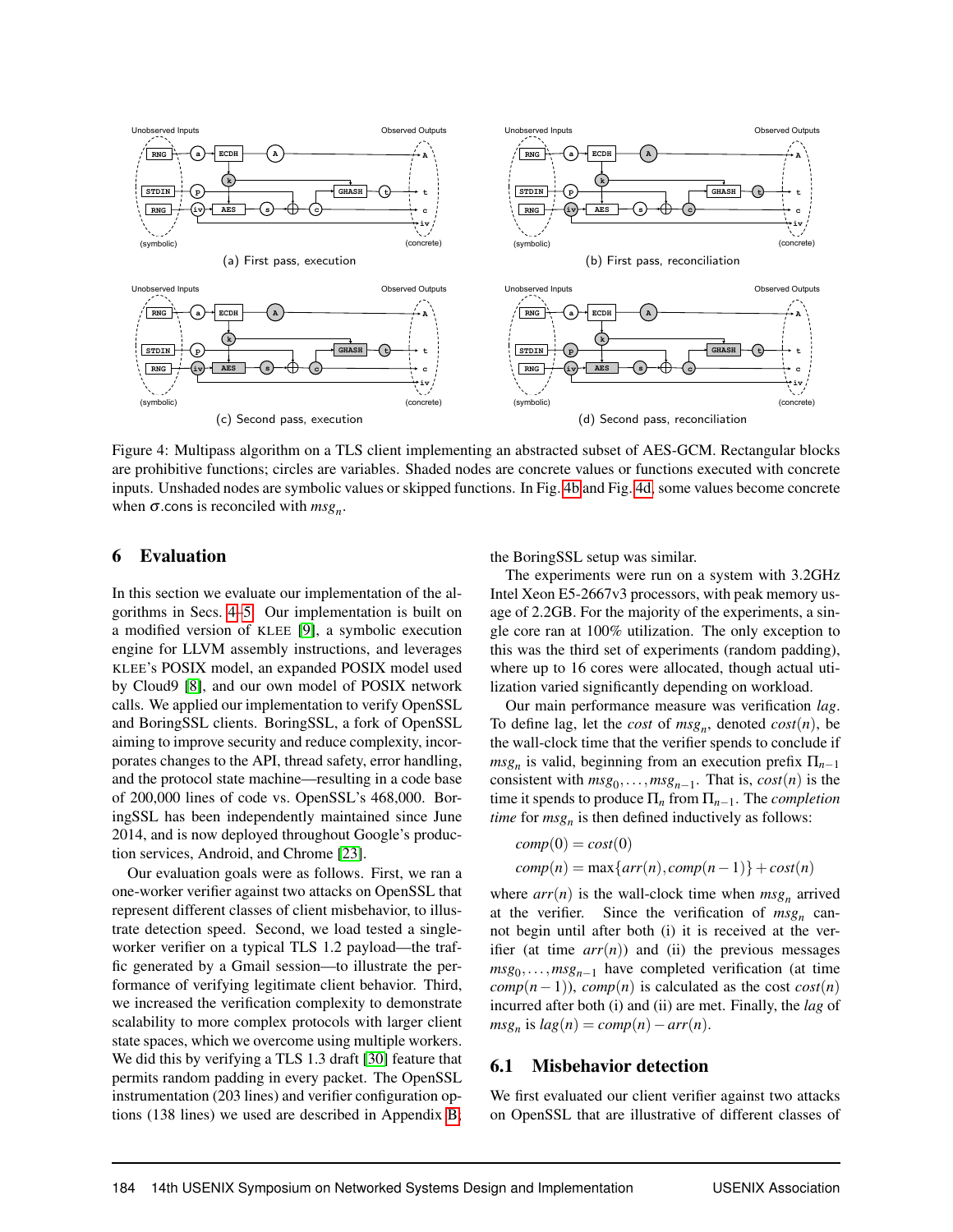vulnerabilities that we can detect: those related to tampering with the client software to produce messages that a client could not have produced (CVE-2014-0160 Heartbleed) and those with message sequences that, while correctly formatted, would be impossible given a valid client state machine (CVE-2015-0205). Note that testing client *misbehavior* required proof-of-concept attacks, usually prudently omitted from CVEs. We therefore constructed our own attack against each vulnerability and confirmed that each attack successfully exploited an appropriately configured server.

An OpenSSL 1.0.1f s\_server was instantiated with standard settings, and an OpenSSL s\_client was modified to establish a TLS connection and send a single Heartbleed exploit packet. This packet had a modified length field, and when received by an OpenSSL 1.0.1f s\_server, caused the server to disclose sensitive information from memory. When the trace containing the Heartbleed packet was verified against the original OpenSSL 1.0.1f s\_client, the verifier rejected the packet after exhausting all search paths, with a lag for the Heartbleed packet of 6.9s.

Unlike Heartbleed, CVE-2015-0205 involved only correctly formatted messages. In the certificate exchange, a good client would send a DH certificate (used to generate a pre-master secret), followed by an empty ClientKeyExchange message. A malicious client might send a certificate followed by a ClientKeyExchange message containing a DH parameter. The server would then authenticate the certificate but prefer the second message's DH parameter, allowing a malicious client to impersonate anyone whose public certificate it obtained.

The verifier rejected an attempted attack after a lag of 2.4s, exhausting the search space. This exploit illustrates the power of our technique: we not only verify whether each message is possible in isolation, but also in the context of all previous messages.

Since the tool verifies *valid* client behavior, no attackspecific configuration was required. We do not require any foreknowledge of the exploit and anticipate correct detection of other exploits requiring client tampering.

#### 6.2 Performance evaluation

Our Gmail performance tests measured the lag that resulted from running single-worker verifiers against realworld TLS traffic volumes. The data set was a tcpdump capture of a three-minute Gmail session using Firefox, and consisted of 21 concurrent, independent TLS sessions, totaling 3.8MB of network data. This Gmail session was performed in the context of one of the authors' email accounts and included both receiving emails and sending emails with attachments.

In this test we verified the TLS layer of a network

connection, but not the application layer above it, such as the browser logic and Gmail web application. To simulate the client-server configuration without access to Gmail servers and private keys, we used the packet sizes and timings from the Gmail tcpdump to generate 21 equivalent sessions using OpenSSL s client and s server and the BoringSSL equivalents, such that the amount of traffic sent in each direction at any point in time matched identically with that of the original Gmail capture. $3$  The plaintext payload (Gmail web application data) of each session was also replayed exactly, though the payload contents were unlikely to affect TLS performance. One of the 21 TLS sessions was responsible for the vast majority of the data transferred, and almost all of the data it carried was from the server to the client; presumably this was a bulk-transfer connection that was involved in prefetching, attachment uploading, or other latency-insensitive tasks. The other 20 TLS sessions were utilized more lightly and presumably involved more latency-sensitive activities. Since s\_client implements a few diagnostic features in addition to TLS (but no application layer), verifying s client against these 21 sessions provided a conservative evaluation of the time required to verify the pure TLS layer.



Figure 5: Verification lags for Gmail data set. Box plot at arrival time *t* includes  $\{lag(i) : t \leq arr(i) < t + 30s \}.$ Fig. 5a shows lags for all messages in all 21 TLS sessions. Fig. 5b shows lags if server-to-client applicationdata messages are dropped.

Fig. 5 shows the distribution of verification lag of messages, grouped by the 30-second interval in which they arrived at the verifier. In each box-and-whisker plot, the three horizontal lines making up each box represent the first, second (median), and third quartiles, and the whiskers extend to cover points within  $1.5\times$  the interquartile range. Outliers are shown as single points. In addition, the diamond shows the average value. Fig. 5a show all of the messages' verification lag. It is evident from these figures that the majority of the verification lag

<sup>&</sup>lt;sup>3</sup>To confirm the appropriateness of using the BoringSSL s\_clientequivalent in these experiments, we also used it in verification of an unmodified Chrome v50.0.2661.75 browser interacting with an Apache HTTP server.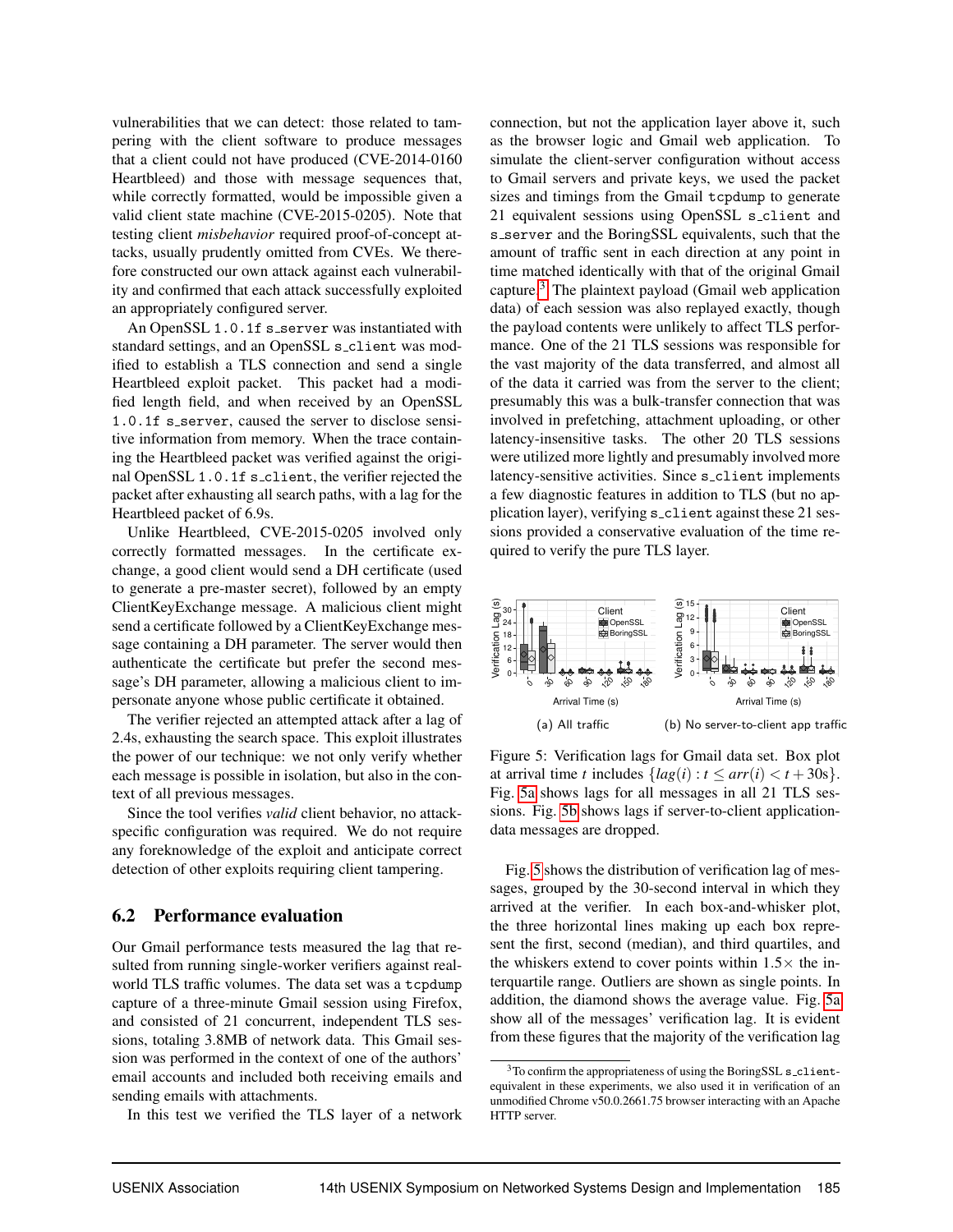happened early on, initially up to  $\sim$  30s in the worst case. This lag coincided with an initial burst of traffic related to requests while loading the Gmail application. Another burst occurred later, roughly 160s into the trace, when an attachment was uploaded by the client. Still, the lag for all sessions was near zero in the middle of the session and by the end of the session, meaning that verification for all sessions (in parallel) completed within approximately the wall-clock interval for which the sessions were active.

Verification cost averaged 49ms per TLS record, with 85% costing ≤36ms and 95% costing ≤362ms. Fig. 6 details cost per message size for all 21 TLS sessions. Despite being smaller, client-to-server messages are costlier to verify, since the verifier's execution of the client software when processing server-to-client mes-



Figure 6: Size versus cost for client-to-server  $\left( \bullet \right)$  and server-to-client ( $\bullet$ ) messages.

sages is almost entirely concrete. In contrast, the execution of the client in preparation of sending a client-to-server message tends to involve more symbolic branching. Also, note the linearity of the relationship between message size and verification cost, particularly for client-to-server messages. This feature suggests a simple, application-independent way to estimate the verification costs for TLS sessions carrying payloads other than Gmail. Assuming similar message sizes in each direction, a deployment could set a sharp timeout at which point the verifier declares the client "invalid." For example, if Fig. 6 were a representative sample of the workloads in a deployment, it would indicate that setting a timeout at a mere 2s (verification cost) could allow the verifier to quickly detect misbehaving clients at a vanishingly small false alarm rate.

TLS-Specific Optimizations. While our goal so far had been to provide for client behavior verification with a minimum of protocol-specific tuning, a practical deployment should leverage properties of the protocol for performance. One important property of TLS (and other TCP-based protocols such as SSH) is that its client-toserver and server-to-client message streams operate independently. That is, with the exception of the initial session handshake and ending session teardown, the verifiability of client-to-server messages should be unaffected by which, if any, server-to-client messages the client has received. This gives the verifier the freedom to simply ignore server-to-client application data messages. By doing so, the verification costs for server-to-client messages, now effectively reduced to zero, did not contribute to a growing lag. The effect of this optimization on lag is shown in Fig. 5b, in particular reducing the median lag to 0.85s and the worst-case lag to around 14s. In all subsequent results, we have ignored server-to-client messages unless otherwise noted.

#### 6.3 Stress testing: Added complexity

The Gmail performance evaluation showed that verification of a typical TLS 1.2 session can be done efficiently and reliably, an advance made possible by applying a multipass methodology to cryptographic functions. In essence, once the state explosion from cryptographic functions is mitigated, the client state space becomes small enough that the verification time is primarily determined by the straight-line execution speed of the KLEE symbolic interpreter. However, not all clients are guaranteed to be this simple. One good example is the draft TLS 1.3 standard [30]. In order to hide the length of the plaintext from an observer, implementations of TLS 1.3 are permitted (but not required) to pad an encrypted TLS record by an arbitrary size, up to maximum TLS record size. This random encrypted padding hides the size of the plaintext from any observer, whether an attacker or a verifier. In other words, given a TLS 1.3 record, the length of the input (e.g., from stdin) that was used to generate the TLS record could range anywhere from 0 to the record length minus header. Other less extreme examples of padding include CBC mode ciphers, and the SSH protocol, in which a small amount of padding protects the length of the password as well as channel traffic.

We extended our evaluation to stress test our verifier beyond typical current practice. We simulated the TLS 1.3 padding feature by modifying a TLS 1.2 client (henceforth designated "TLS 1.2+"), so that each TLS record includes a random amount of padding up to 128 bytes<sup>4</sup>, added before encryption. We then measured verification performance, ignoring server-to-client messages (except during session setup and teardown) as before.

Fig. 7 shows the performance of our single- and 16 worker verifiers on TLS 1.2+ with a random amount of encrypted padding. The addition of random padding to TLS 1.2+ significantly enlarges the client state space that must be explored. With a single-worker verifier, the verification cost increases substantially compared to the TLS 1.2 baseline. The 16-worker verifier reduces the verification cost nearly back to the TLS 1.2 baseline levels. This demonstrates that the state space search is highly amenable to parallelization.

<sup>4</sup>While 128 bytes of padding may seem extreme, previous work showed that an attacker could sometimes infer the website visited by encrypted HTTP connections even with substantial padding (e.g., [25]).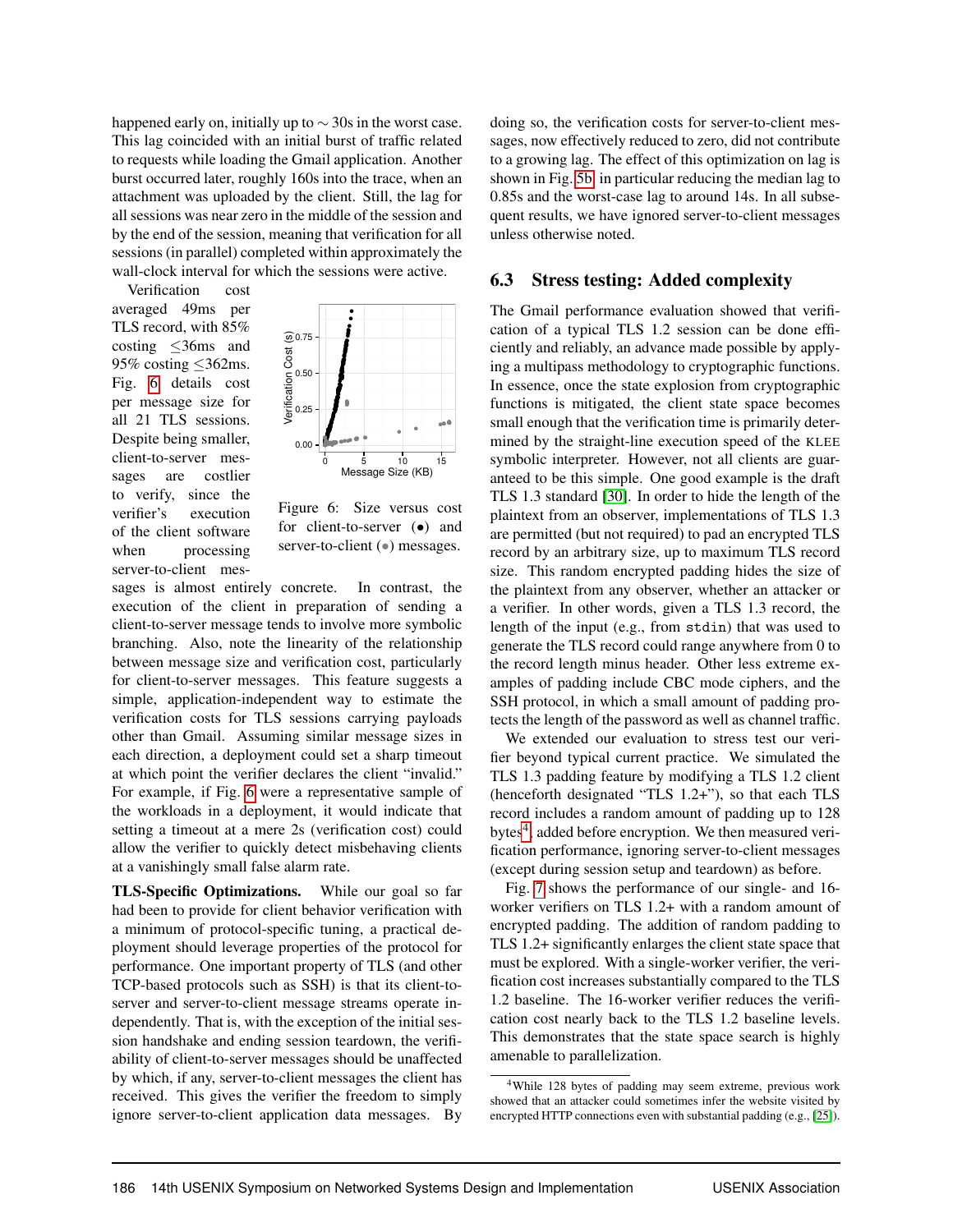

Figure 7: Verification lags for Gmail data set when up to 128 bytes of padding are added to each application plaintext, over all 21 TLS sessions. Box plot at arrival time *t* includes  ${lag(i) : t \leq arr(i) < t + 30s}$ . Fig. 7a shows the lag for a one-worker verifier, and Fig. 7b shows the lag for a 16-worker verifier.

#### 7 Discussion

Here we discuss an approach for dealing with multiple client versions, the applications for which our design is appropriate, and several limitations of our approach.

#### 7.1 Multi-version verifiers

When the version of the client software used by the verifier differs from the version being run by a legitimate client, it is possible for the verifier to falsely accuse the client of being invalid. This poses a challenge for verification when the client version is not immediately evident to the verifier. For example, TLS does not communicate the minor version number of its client code to the server. The possibility for false accusations here is real: we confirmed, e.g., that a verifier for OpenSSL client 1.0.1e can fail if used to verify traffic for OpenSSL client 1.0.1f, and vice versa. This occurs because, e.g., the changes from 1.0.1e to 1.0.1f included removing MD5 from use and removing a timestamp from a client nonce, among other changes and bug fixes. In total, 1.0.1f involved changes to 102 files amounting to 1564 insertions and 997 deletions (according to git), implemented between Feb 11, 2013 and Jan 6, 2014.

One solution to this problem is to run a verifier for any version that a legitimate client might be using. By running these verifiers in parallel, a message trace can be considered valid as long as one verifier remains accepting of it. Running many verifiers in parallel incurs considerable expense, however.

Another approach is to create one verifier that verifies traffic against several versions simultaneously—a *multiversion verifier*—while amortizing verification costs for their common code paths across all versions. To show the potential savings, we built a multi-version verifier for both 1.0.1e and 1.0.1f by manually assembling a "unioned client" of these versions, say "1.0.1ef". In client 1.0.1ef, every difference in the code between client 1.0.1e and client 1.0.1f is preceded by a branch on version number, i.e.,

```
if (strcmp(version, "1.0.1e") == 0) {
   /* 1.0.1e code here */
} else {
   /* 1.0.1f code here */}
```
We then provided this as the client code to the verifier, marking version as symbolic. Note that once the client messages reveal behavior that is consistent with only one of 1.0.1e and 1.0.1f, then version will become concrete, causing the verifier to explore only the code paths for that version; as such, the verifier still allows only "pure 1.0.1e" or "pure 1.0.1f" behavior, not a combination thereof.

The single-worker costs (specifically,  $\sum_i cost(i)$ ) of verifying 1.0.1e traffic with a 1.0.1ef verifier and of verifying 1.0.1f traffic with a 1.0.1ef verifier were both within 4% of the costs for verifying with a 1.0.1e and 1.0.1f verifier, respectively. (For these tests, we used the same Gmail traces used in Sec. 6.) Despite a 32% increase in symbolic branches and a 7% increase in SMT solver queries, the overall cost increases very little. This implies that despite an increase in the number of code path "options" comprising the union of two versions of client code, the incorrect paths die off quickly and contribute relatively little to total verification cost, which is dominated by straight-line symbolic execution of paths common to both versions.

While a demonstration of a multi-version verifier for only two versions of one codebase, we believe this result suggests a path forward for verifying clients of unknown versions much more efficiently than simply running a separate verifier for each possibility. We also anticipate that multi-version verifiers can be built automatically from commit logs to repositories, a possibility that we hope to explore in future work.

## 7.2 Applications

Suitable Application Layers. Consider a deployment of behavioral verification as an intrusion detection system (IDS). Verification lag determines the period that a server does not know a message's validity. The application layer chosen for our TLS evaluation, Gmail, exhibited relatively high lag due to its high-volume data transfers. Other applications may be more optimal for behavioral verification. For example, XMPP [31] generally sends small XML payloads for text-based Internet messaging. Another setting is electronic mail (SMTP) [21], which originally lacked security. Gradually [15], the internet community has deployed mecha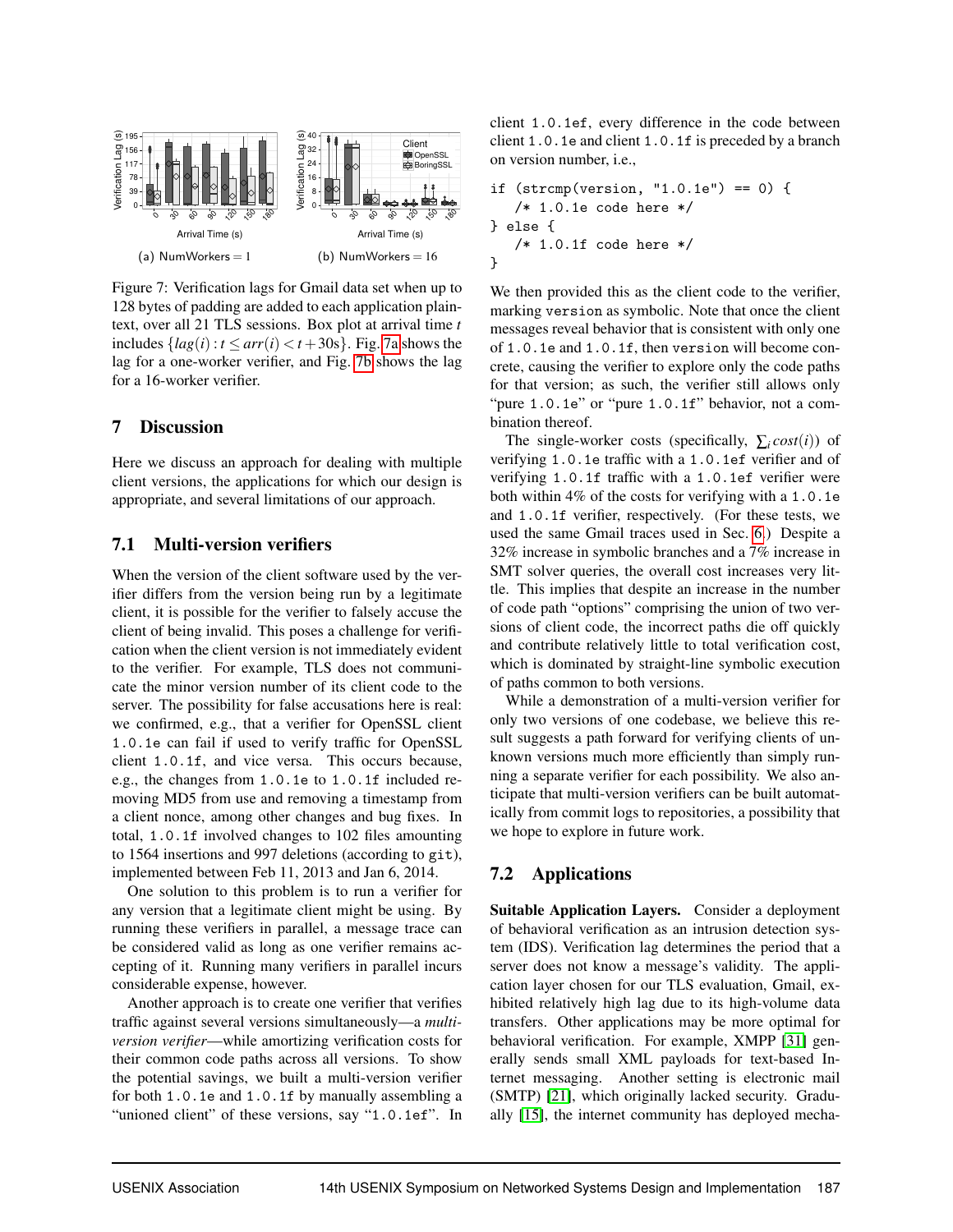nisms such STARTTLS [18], SPF [20], DKIM [12], and DMARC [22], many with cryptographic guarantees of authenticity. Behavioral verification can provide a strong compliance check of these mechanisms. Although data volumes can be large, the application is tolerant of delay, making verification lag acceptable.

Other Cryptographic Protocols. Perhaps due to its use in various applications, TLS is one of the more complex security protocols. We believe that the client verification technique should generalize to other, often simpler, protocols. One example is Secure Shell (SSH) [37, 38]. When used as a remote shell, SSH requires low latency but transfers a relatively small amount of data: key presses and terminal updates. When used for file transfer (SFTP), a large volume of data is sent, but in a mode that is relatively latency-insensitive.

# 7.3 Limitations

Source Code and Configuration. Our verifier requires the client source code to generate LLVM bitcode and to designate prohibitive functions. We also require knowledge of the client configuration, such as command line parameters controlling the menu of possible cipher suites. Again, our approach is most suitable for environments with a known client and configuration.

Environment Modeling. While OpenSSL s\_client has relatively few interactions with the environment, other clients may interact with the environment extensively. For example, SSH reads /etc/passwd, the .ssh/ directory, redirects standard file descriptors, etc. The KLEE [9] and Cloud9 [8] POSIX runtimes serve as good starting points, but some environment modeling is likely to be necessary for each new type of client. This one-time procedure per client is probably unavoidable.

Manual Choice of Prohibitive Functions. We currently choose prohibitive functions manually. The choice of hash functions, public key algorithms, and symmetric ciphers may be relatively obvious to security researchers, but not necessarily to a typical software developer.

Prohibitive Function Assumptions. When prohibitive functions are initially skipped but eventually executed concretely, verification soundness is preserved. If a prohibitive function is never executed concretely (e.g., due to asymmetric cryptography), this introduces an assumption; e.g., in the case of ECDH, a violation of this assumption could yield an invalid curve attack [19]. In a practical deployment, the user designating a prohibitive function should also designate predicates on the function's output (e.g., the public key is actually a group element) that are specified by the relevant NIST or IETF standards as mandatory server-side checks [26] (which would have prevented the Jager et al. attack [19]). In our tool, these predicates could be implemented via lazy constraint generation (see Appendix C), or as a klee assume for simple predicates. We recommend typical precautions [13] to avoid Bleichenbacher-type attacks [6].

Denial of Service. We anticipate our verifier being deployed as an IDS via a passive network tap. To mitigate a potential denial of service (DoS) attack, one could leverage the linear relationship between verification cost and message size: (1) Impose a hard upper bound on verifier time per packet, and declare all packets that exceed the time budget invalid. Since our results show legitimate packets finish within a few seconds, the bound could easily be set such that the false alarm rate is negligible. (2) Given a fixed CPU time budget, precisely compute the amount of traffic that can be verified. The operator could then allocate verifiers according to the threat profile, e.g., assigning verifiers to high-priority TLS sessions or ones from networks with poor reputation (e.g., [11]). This would degrade verification gracefully as total traffic bandwidth grows beyond the verification budget.

# 8 Conclusion

We showed that it is possible to practically verify that the messaging behavior of an untrusted cryptographic client is consistent with its known implementation. Our technical contributions are twofold. First, we built a parallel verification engine that supports concurrent exploration of paths in the client software to explain a sequence of observed messages. This innovation is both generally useful for client verification and specifically useful for verifying cryptographic clients, e.g., due to ambiguities arising from message padding hidden by encryption. Second, we developed a multipass verification strategy that enables verification of clients whose code contains cryptographic functions, which typically pose major challenges to symbolic execution. We demonstrated that our verifier detects two classes of client misbehavior: those that produce malformed messages, and those whose message sequence is impossible. In addition, we showed that our verifier can coarsely keep pace with a Gmail TLS workload, running over both OpenSSL and BoringSSL TLS 1.2 and over a more complex simulation of TLS 1.3. We believe our system could dramatically reduce the detection time of protocol exploits, with no prior knowledge of the vulnerabilities.

Acknowledgements. We thank our shepherd, Boon Thau Loo, and the anonymous reviewers for their comments. This work was supported in part by NSF grants 1115948 and 1330599, grant N00014-13-1-0048 from the Office of Naval Research, and a gift from Cisco.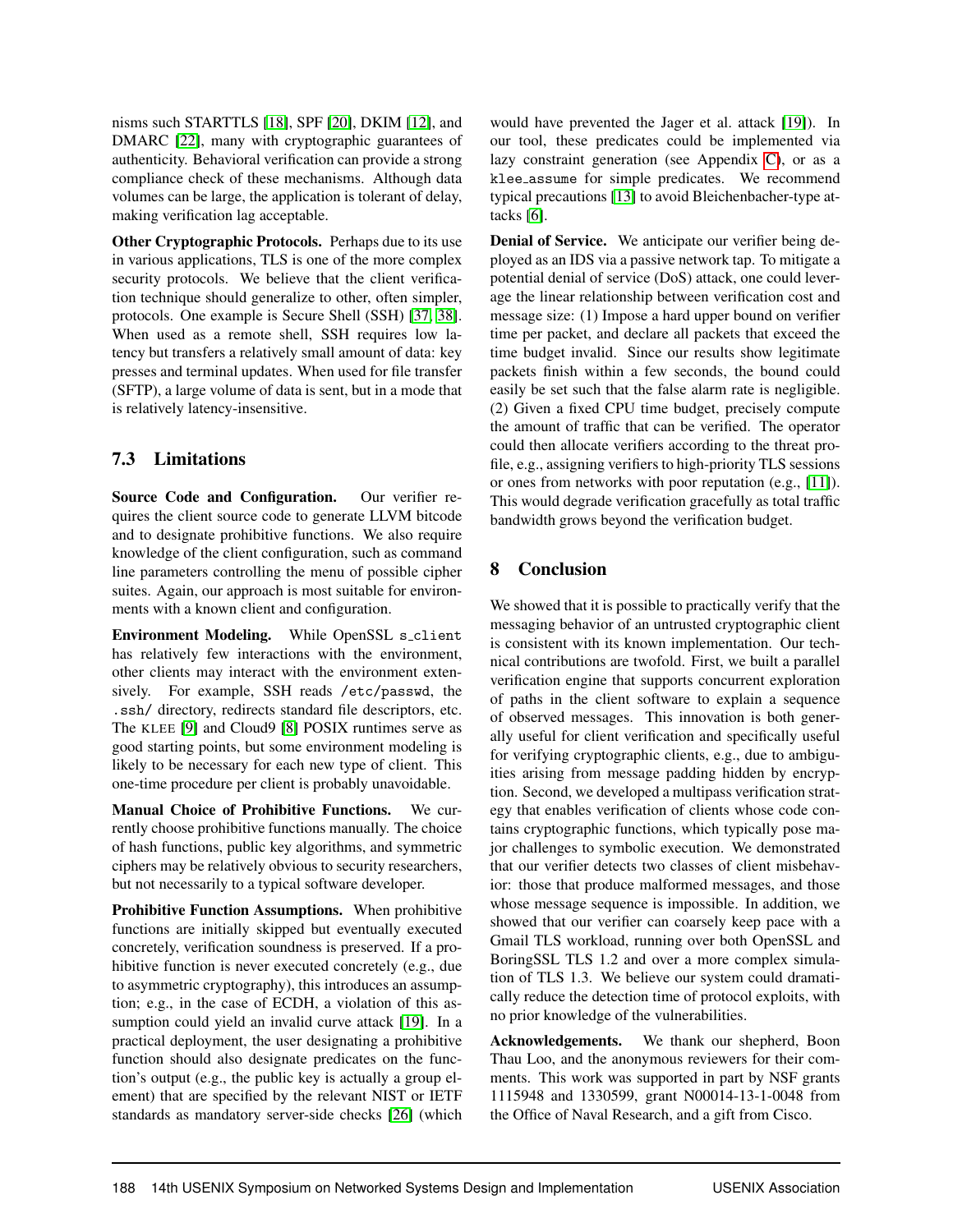#### References

- [1] B. Anderson, S. Paul, and D. A. McGrew. Deciphering malware's use of TLS (without decryption). *arXiv preprint*, abs/1607.01639, 2016.
- [2] T. Bergan, D. Grossman, and L. Ceze. Symbolic Execution of Multithreaded Programs from Arbitrary Program Contexts. In *2014 ACM International Conference on Object Oriented Programming Systems Languages & Applications*, pages 491–506, 2014.
- [3] D. Bethea, R. A. Cochran, and M. K. Reiter. Serverside verification of client behavior in online games. *ACM Transactions on Information and System Security*, 14(4), Dec. 2011.
- [4] B. Beurdouche, K. Bhargavan, A. Delignat-Lavaud, C. Fournet, M. Kohlweiss, P.-Y. S. A. Pironti, and J. K. Zinzindohoue. A messy state of the union: Taming the composite state machines of TLS. In *36th IEEE Symposium on Security and Privacy*, pages 535–552, 2015.
- [5] K. Bhargavan, C. Fournet, M. Kohlweiss, A. Pironti, and P. Strub. Implementing TLS with verified cryptographic security. In *34th IEEE Symposium on Security and Privacy*, pages 445–459, 2013.
- [6] D. Bleichenbacher. Chosen ciphertext attacks against protocols based on the RSA encryption standard PKCS #1. In *Advances in Cryptology – CRYPTO '98*, volume 1462 of *Lecture Notes in Computer Science*. 1998.
- [7] R. S. Boyer, B. Elspas, and K. N. Levitt. SE-LECT – a formal system for testing and debugging programs by symbolic execution. In *International Conference on Reliable Software*, pages 234–245, 1975.
- [8] S. Bucur, V. Ureche, C. Zamfir, and G. Candea. Parallel symbolic execution for automated real-world software testing. In *6th European Conference on Computer Systems*, 2011.
- [9] C. Cadar, D. Dunbar, and D. Engler. KLEE: Unassisted and automatic generation of high-coverage tests for complex systems programs. In *8th USENIX Symposium on Operating Systems Design and Implementation*, Dec. 2008.
- [10] R. A. Cochran and M. K. Reiter. Toward online verification of client behavior in distributed applications. In *20th ISOC Network and Distributed System Security Symposium*, 2013.
- [11] M. P. Collins, T. J. Shimeall, S. Faber, J. Janies, R. Weaver, M. De Shon, and J. Kadane. Using uncleanliness to predict future botnet addresses. In *7th Internet Measurement Conference*, pages 93– 104, 2007.
- [12] D. Crocker, T. Hansen, and M. Kucherawy. DomainKeys Identified Mail (DKIM) Signatures. RFC 6376 (Internet Standard), Sept. 2011.
- [13] T. Dierks and E. Rescorla. The Transport Layer Security (TLS) protocol version 1.2. RFC 5246 (Proposed Standard), Aug. 2008. Updated by RFCs 5746, 5878, 6176, 7465, 7507.
- [14] K. Durumeric, J. Kasten, D. Adrian, A. J. Halderman, M. Bailey, F. Li, N. Weaver, J. Amann, J. Beekman, M. Payer, and V. Paxson. The matter of Heartbleed. In *Internet Measurement Conference*, 2014.
- [15] Z. Durumeric, D. Adrian, A. Mirian, J. Kasten, E. Bursztein, N. Lidzborski, K. Thomas, V. Eranti, M. Bailey, and J. A. Halderman. Neither snow nor rain nor MITM...: An empirical analysis of email delivery security. In *2015 ACM Internet Measurement Conference*, pages 27–39, 2015.
- [16] J. T. Giffin, S. Jha, and B. P. Miller. Detecting manipulated remote call streams. In *11th USENIX Security Symposium*, Aug. 2002.
- [17] A. Guha, S. Krishnamurthi, and T. Jim. Using static analysis for Ajax intrusion detection. In *18th International World Wide Web Conference*, pages 561– 570, Apr. 2009.
- [18] P. Hoffman. SMTP Service Extension for Secure SMTP over Transport Layer Security. RFC 3207 (Proposed Standard), Feb. 2002. Updated by RFC 7817.
- [19] T. Jager, J. Schwenk, and J. Somorovsky. Practical invalid curve attacks on TLS-ECDH. In *Computer Security – ESORICS 2015*, volume 9326 of *Lecture Notes in Computer Science*. 2015.
- [20] S. Kitterman. Sender Policy Framework (SPF) for authorizing use of domains in email, version 1. RFC 7208 (Proposed Standard), Apr. 2014. Updated by RFC 7372.
- [21] J. Klensin. Simple Mail Transfer Protocol. RFC 5321 (Draft Standard), Oct. 2008. Updated by RFC 7504.
- [22] M. Kucherawy and E. Zwicky. Domain-based Message Authentication, Reporting, and Conformance (DMARC). RFC 7489 (Informational), Mar. 2015.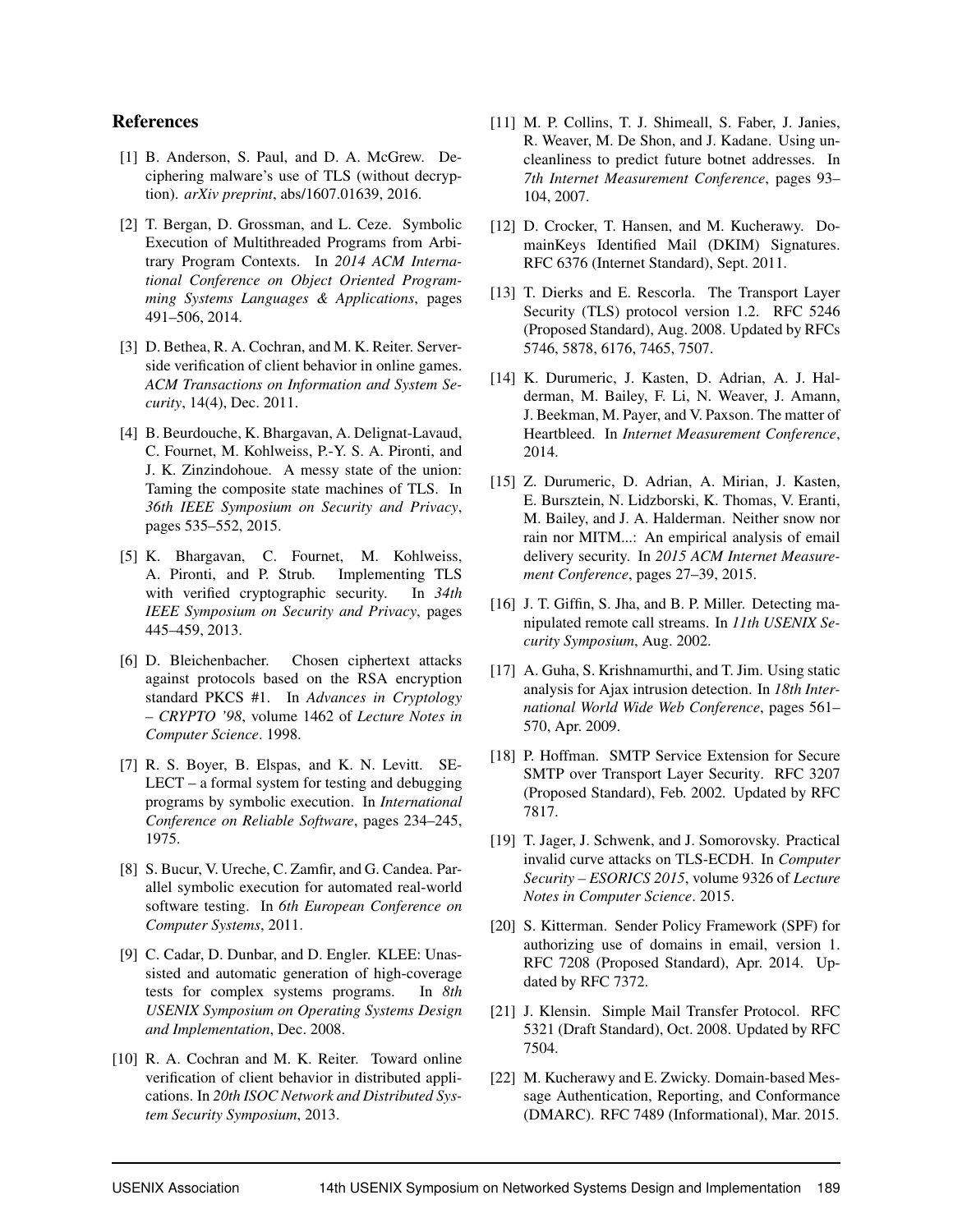- [23] A. Langley. BoringSSL. ImperialViolet, Oct. 2015. [https://www.imperialviolet.org/](https://www.imperialviolet.org/2015/10/17/boringssl.html) [2015/10/17/boringssl.html](https://www.imperialviolet.org/2015/10/17/boringssl.html).
- [24] J. Leyden. Annus HORRIBILIS for TLS! all the bigguns now officially pwned in 2014. The Register, Nov. 2014. [http:](http://www.theregister.co.uk/2014/11/12/ms_crypto_library_megaflaw/) [//www.theregister.co.uk/2014/11/12/](http://www.theregister.co.uk/2014/11/12/ms_crypto_library_megaflaw/) [ms\\_crypto\\_library\\_megaflaw/](http://www.theregister.co.uk/2014/11/12/ms_crypto_library_megaflaw/).
- [25] M. Liberatore and B. N. Levine. Inferring the source of encrypted HTTP connections. In *13th ACM Conference on Computer and Communications Security*, pages 255–263, 2006.
- [26] D. McGrew, K. Igoe, and M. Salter. Fundamental elliptic curve cryptography algorithms. RFC 6090 (Proposed Standard), Feb. 2011.
- [27] MITRE. Divide-and-conquer session key recovery in SSLv2 (OpenSSL). CVE-2016- 0703, Mar. 1 2016. [https://cve.mitre.org/](https://cve.mitre.org/cgi-bin/cvename.cgi?name=CVE-2016-0703) [cgi-bin/cvename.cgi?name=CVE-2016-0703](https://cve.mitre.org/cgi-bin/cvename.cgi?name=CVE-2016-0703).
- [28] MITRE. Memory corruption in the ASN.1 encoder (OpenSSL). CVE-2016-2108, May 3 2016. [https://cve.mitre.org/cgi-bin/](https://cve.mitre.org/cgi-bin/cvename.cgi?name=CVE-2016-2108) [cvename.cgi?name=CVE-2016-2108](https://cve.mitre.org/cgi-bin/cvename.cgi?name=CVE-2016-2108).
- [29] B. Parno, J. Howell, C. Gentry, and M. Raykova. Pinocchio: Nearly practical verifiable computation. In *IEEE Symposium on Security and Privacy*, May 2013.
- [30] E. Rescorla. The Transport Layer Security (TLS) protocol version 1.3. Internet-Draft draft-ietf-tlstls13-18 (work in progress), IETF Secretariat, October 2016.
- [31] P. Saint-Andre. Extensible Messaging and Presence Protocol (XMPP): core. RFC 6120 (Proposed Standard), Mar. 2011.
- [32] N. Skrupsky, P. Bisht, T. Hinrichs, V. N. Venkatakrishnan, and L. Zuck. TamperProof: A serveragnostic defense for parameter-tampering attacks on web applicatoins. In *3rd ACM Conference on Data and Application Security and Privacy*, Feb. 2013.
- [33] S. Vaudenay. Security flaws induced by CBC padding - Applications to SSL, IPSEC, WTLS... In *Advances in Cryptology - EUROCRYPT 2002*, pages 534–546, 2002.
- [34] K. Vikram, A. Prateek, and B. Livshits. Ripley: Automatically securing Web 2.0 applications through replicated execution. In *16th ACM Conference*

*on Computer and Communications Security*, Nov. 2009.

- [35] M. Walfish and A. J. Blumberg. Verifying computations without reexecuting them. *Communications of the ACM*, 58(2), Feb. 2015.
- [36] S. Webb and S. Soh. A survey on network game cheats and P2P solutions. *Australian Journal of Intelligent Information Processing Systems*, 9(4):34– 43, 2008.
- [37] T. Ylonen and C. Lonvick. The Secure Shell (SSH) authentication protocol. RFC 4252 (Proposed Standard), Jan. 2006.
- [38] T. Ylonen and C. Lonvick. The Secure Shell (SSH) transport layer protocol. RFC 4253 (Proposed Standard), Jan. 2006. Updated by RFC 6668.

## A Algorithm Details

The algorithm for verifying a client-to-server message works as follows. This algorithm, denoted ParallelVerify, takes as input the execution prefix  $\Pi_{n-1}$  consistent with  $msg_0, \ldots, msg_{n-1}$ ; the symbolic state  $\sigma_{n-1}$  resulting from execution of  $\Pi_{n-1}$  from the client entry point on message  $trace \, msg_0, \ldots, msg_{n-1}$ ; and the next message  $msg_n$ . Its output is Rslt, which holds the prefix Π*<sup>n</sup>* and corresponding state  $\sigma_n$  in Rslt.path and Rslt.state, respectively, if a prefix consistent with  $msg_0, \ldots, msg_n$  is found. If the procedure returns with Rslt.path = Rslt.state =  $\perp$ , then this indicates that there is no execution prefix that can extend  $\Pi_{n-1}$  to make  $\Pi_n$  that is consistent with  $msg_0, \ldots, msg_n$ . This will induce backtracking to search for another  $\hat{\Pi}_{n-1}$ that is consistent with  $msg_0, \ldots, msg_{n-1}$ , which the verifier will then try to extend to find a  $\hat{\Pi}_n$  consistent with  $msg_0, \ldots, msg_n.$ 

#### A.1 Parallel verification

ParallelVerify runs in a thread that spawns NumWorkers  $+ 1$  child threads: one thread to manage scheduling of nodes for execution via the procedure NodeScheduler (not shown) and NumWorkers worker threads to explore candidate execution fragments via the procedure VfyMsg (Fig. 8).

NodeScheduler manages the selection of node states to execute next and maintains the flow of nodes between worker threads. It receives as input two queues of nodes, a "ready" queue Q*<sup>R</sup>* and an "added" queue Q*A*. These queues are shared between the worker threads and the NodeScheduler thread. Worker threads pull nodes from  $Q_R$  and push new nodes onto  $Q_A$ . As there is only one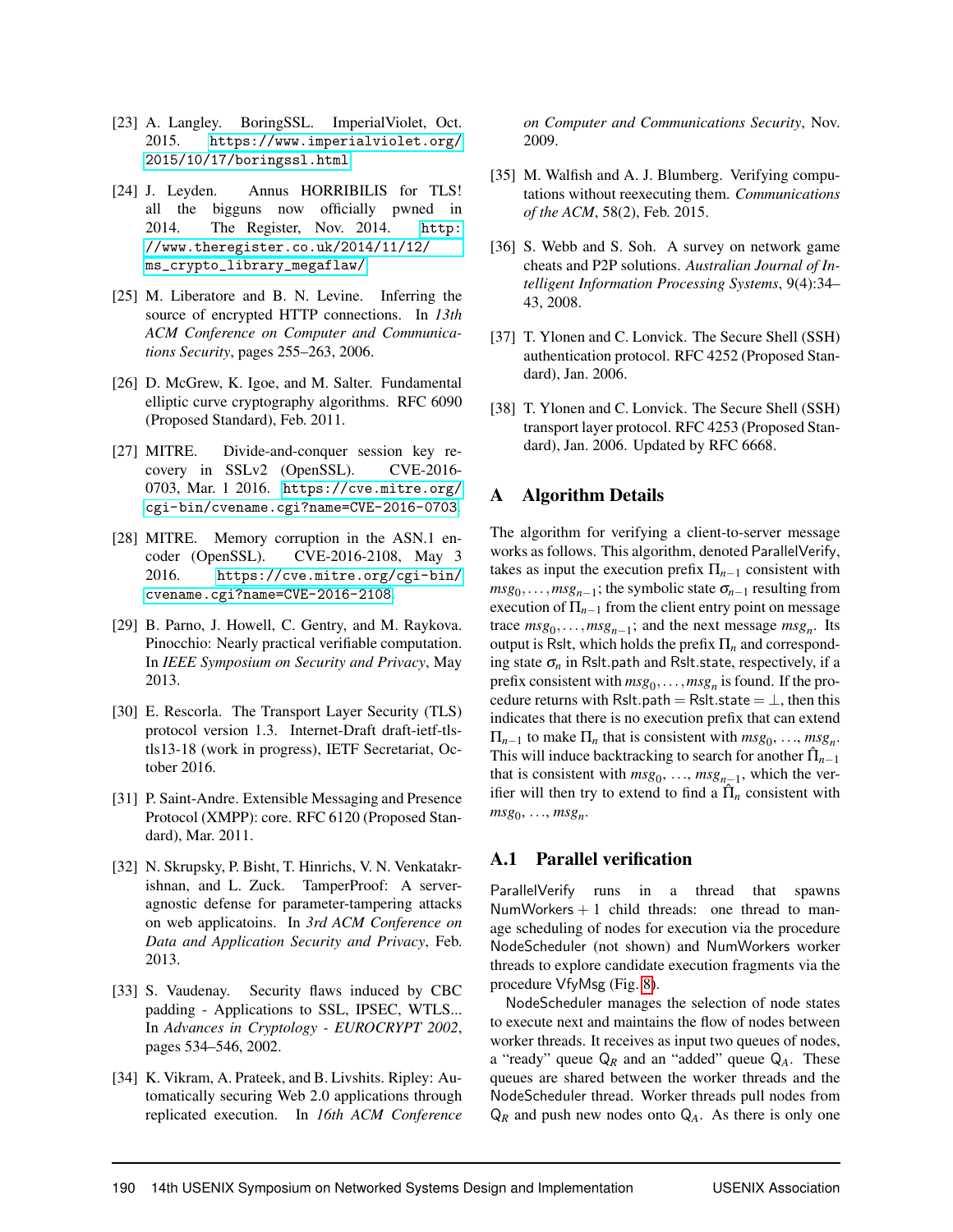scheduler thread and one or more worker threads producing and consuming nodes from the queues  $Q_R$  and  $Q_A$ ,  $Q_R$  is a single-producer-multi-consumer priority queue and Q*<sup>A</sup>* is a multi-producer-single-consumer queue. The goal of NodeScheduler is to keep Q*<sup>A</sup>* empty and Q*<sup>R</sup>* full. Nodes are in one of four possible states, either actively being explored inside VfyMsg, stored in Q*R*, stored in Q*A*, or being prioritized by NodeScheduler. A node at the front of  $Q_R$  is the highest priority node not currently being explored. The nodes in  $Q_A$  are child nodes that have been created by VfyMsg threads that need to be prioritized by NodeScheduler and inserted into Q*R*. NodeScheduler continues executing until the boolean Done is set to true by some VfyMsg thread.

Shown in Fig. 8, the procedure VfyMsg does the main work of client verification: stepping execution forward in the state  $\sigma$  of each node. In this figure, lines shaded gray will be explained in Sec. A.2 and can be ignored for now (i.e., read Fig. 8 as if these lines simply do not exist). VfyMsg runs inside of a while loop until the value of Done is no longer equal to false (101). Recall that the parent procedure ParallelVerify spawns multiple instances of VfyMsg. Whenever there is a node on the queue  $Q_R$ , the condition on line 102 will be true and the procedure calls dequeue atomically. Note that even if  $|Q_R| = 1$ , multiple instances of VfyMsg may call dequeue in 103, but only one will return a node; the rest will retrieve undefined  $(\perp)$  from dequeue.

If nd is not undefined (104), the algorithm executes the state nd.state and extends the associated path nd.path up to either the next network instruction (SEND or RECV) or the next symbolic branch (a branch instruction that is conditioned on a symbolic variable). The first case, stepping execution on a non-network / non-symbolic-branch instruction  $\sigma$ .nxt (here denoted isNormal( $\sigma$ .nxt)), executes in a while loop on lines 106–108. The current instruction is appended to the path and the procedure execStep is called, which symbolically executes the next instruction in state  $\sigma$ . These lines are where most of the computation work is done by the verifier. Concurrently stepping execution on multiple states is where the largest performance benefits of parallelization are achieved. Note that calls to execStep may invoke branch instructions, but these are non-symbolic branches.

In the second case, if the next instruction is SEND or RECV and if the constraints  $\sigma$  cons accumulated so far with the symbolic state  $\sigma$  do not contradict the possibility that the network I/O message  $\sigma$ .nxt.msg in the next instruction  $\sigma$ .nxt is  $msg_n$  (i.e., ( $\sigma$ .cons  $\land \sigma$ .nxt.msg =  $(msg_n) \neq$  **false**, line 110), then the algorithm has successfully reached an execution prefix Π*<sup>n</sup>* consistent with  $msg_0, \ldots, msg_n$ . The algorithm sets the termination value (Done  $=$  true) and sets the return values of the parent function on lines 112–113: Rslt.path is set to

| 100 | <b>procedure</b> $VfyMsg(msg_n, Root, Q_R, Q_A, Done, Rslt)$                                                                       |
|-----|------------------------------------------------------------------------------------------------------------------------------------|
| 101 | while $\neg$ Done do                                                                                                               |
| 102 | if $ Q_R  > 0$ then                                                                                                                |
| 103 | $\mathsf{nd} \leftarrow \mathsf{dequeue}(Q_R)$                                                                                     |
| 104 | if $nd \neq \perp$ then                                                                                                            |
| 105 | $\pi$ $\leftarrow$ nd.path ; $\sigma$ $\leftarrow$ nd.state                                                                        |
| 106 | while isNormal $(\sigma$ .nxt) do                                                                                                  |
| 107 | $\pi \leftarrow \pi \parallel \langle \sigma \text{.nxt} \rangle$                                                                  |
| 108 | $\sigma \leftarrow$ exec $Step(\sigma)$                                                                                            |
| 109 | if isNetInstr( $\sigma$ .nxt) then                                                                                                 |
| 110 | if $(\sigma \text{-} \cos \wedge \sigma \text{-} n \times \text{+} \cos \phi) \neq \text{false}$ then                              |
| 111 | if $(\sigma \text{-} \cos \wedge \sigma \text{-} n \times t \text{-} m s g_m) \equiv \text{nd} \text{-} s a \vee \text{d} t h e n$ |
| 112 | Rslt.path $\leftarrow \pi \parallel \langle \sigma$ .nxt $\rangle$                                                                 |
| 113 | Rslt.state $\leftarrow$ [execStep( $\sigma$ )   $\sigma$ .nxt.msg $\mapsto msg_n$ ]                                                |
| 114 | $\triangleright$ Success!<br>Done $\leftarrow$ true                                                                                |
| 115 | else                                                                                                                               |
| 116 | $nd \leftarrow clone(Root)$                                                                                                        |
| 117 | nd.saved $\leftarrow \sigma$ .cons $\wedge \sigma$ .nxt.msg = $msg_n$                                                              |
| 118 | enqueue( $Q_A$ , nd)                                                                                                               |
| 119 | else if is Prohibitive ( $\sigma$ .nxt) then                                                                                       |
| 120 | $\mathsf{nd}.\mathsf{path} \leftarrow \pi \mathbin{\ } \langle \sigma.\mathsf{nxt}\rangle$                                         |
| 121 | $nd.state \leftarrow execStepProhibitive(\sigma, nd.saved)$                                                                        |
| 122 | enqueue( $Q_A$ , nd)                                                                                                               |
| 123 | else if isSymbolicBranch( $\sigma$ .nxt) then                                                                                      |
| 124 | $\pi \leftarrow \pi \mathbin\Vert \langle \sigma {\mathsf{.nxt}} \rangle$                                                          |
| 125 | $\sigma' \leftarrow \mathsf{clone}(\sigma)$                                                                                        |
| 126 | $\sigma' \leftarrow [\text{execStep}(\sigma')   \sigma'.\text{nxt.cond} \mapsto \text{false}]$                                     |
| 127 | if $\sigma'$ cons $\neq$ false then                                                                                                |
| 128 | $\mathsf{nd}.\mathsf{child}_0 \leftarrow \mathsf{makeNode}(\pi,\sigma',\mathsf{nd}.\mathsf{saved})$                                |
| 129 | enqueue( $Q_A$ , nd.child <sub>0</sub> )                                                                                           |
| 130 | $\sigma \leftarrow [\text{execStep}(\sigma)   \sigma.\text{nxt.cond} \mapsto \text{true}]$                                         |
| 131 | if $\sigma$ cons $\neq$ false then                                                                                                 |
| 132 | $nd.child_1 \leftarrow makeNode(\pi, \sigma, nd. saved)$                                                                           |
| 133 | enqueue( $Q_A$ , nd.child <sub>1</sub> )                                                                                           |

Figure 8: VfyMsg procedure, described in Appendix A.1. Shaded lines implement the multipass algorithm and are described in Appendix A.2.

the newly found execution prefix  $\Pi_n$ ; Rslt.state is set to the state that results from executing it, conditioned on the last message being  $msg_n$  (denoted  $[execStep(σ)]$  $\sigma$ .nxt.msg  $\mapsto msg_n$ ]); and any prohibitive functions that were skipped are recorded for outputting assumptions (not shown, for notational simplicity). All other threads of execution now exit because Done  $=$  true and the parent procedure ParallelVerify will return Rslt.

In the final case, (isSymbolicBranch( $\sigma$ .nxt)), the algorithm is at a symbolic branch. Thus, the branch condition contains symbolic variables and cannot be evaluated as true or false in isolation. Using symbolic execution, the algorithm evaluates both the true branch and the false branch by executing  $\sigma$ .nxt conditioned on the condition evaluating to false (denoted [execStep( $\sigma'$ ) |  $\sigma'$ .nxt.cond  $\mapsto$  false] in line 126) and conditioned on the branch condition evaluating to true (130). In each case, the constraints of the resulting state are checked for consistency (127, 131), for example, using an SMT solver.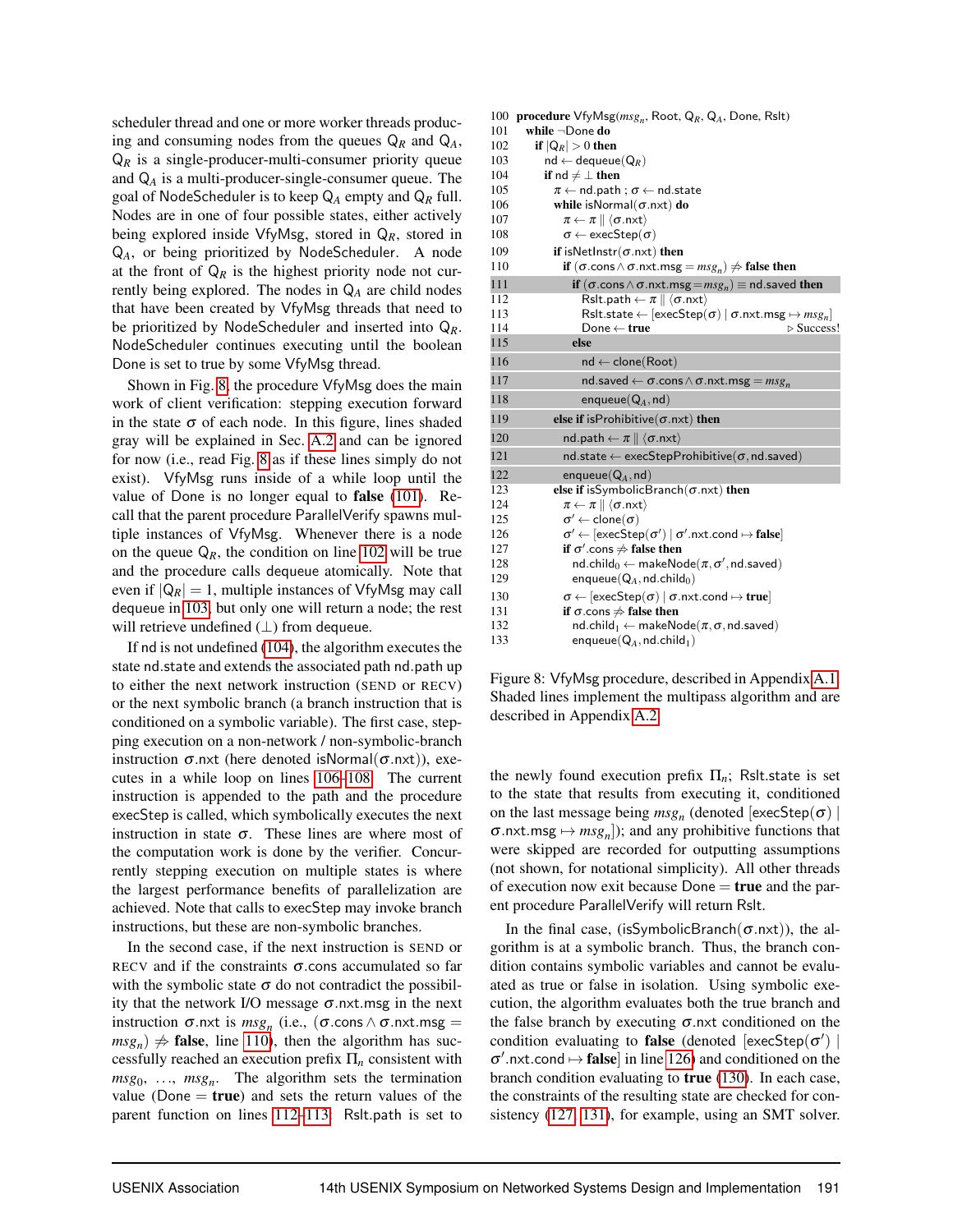If either state is consistent, it is atomically placed onto Q*<sup>A</sup>* (129, 133).

## A.2 The multipass algorithm

The multipass verification algorithm involves changes to the VfyMsg procedure in Fig. 8, specifically the insertion of the shaded lines. Whenever  $\sigma$  nxt is a call to a prohibitive function, it is treated separately (lines 119– 122), using the execStepProhibitive function (121). (To accomplish this, isNormal in line 106 now returns false not only for any network instruction or symbolic branch, but also for any call to a prohibitive function.) If execStepProhibitive receives a call  $\sigma$ .nxt to a prohibitive function with any symbolic input buffers, it replaces the call with an operation producing fully symbolic output buffers of the appropriate size. However, if the constraints saved in nd.saved allow the concrete input buffer values to be inferred, then execStepProhibitive instead performs the call  $\sigma$ .nxt on the now-concrete input buffers.

Prior to the execution path reaching a network instruction, when a call  $\sigma$ .nxt to a prohibitive function is encountered, nd.saved is simply true as initialized (not shown), permitting no additional inferences about the values of input buffers to  $\sigma$ .nxt. After a network instruction is reached and  $msg_n$  is reconciled with the constraints  $\sigma$  cons accumulated along the path so far (110), the path constraints  $\sigma$  cons and the new constraint  $\sigma$ .nxt.msg =  $msg_n$  are saved in nd.saved (117). The execution path is then replayed from the root of the binary tree (i.e., beginning from  $\Pi_{n-1}$ , see 116). This process repeats until an execution occurs in which nothing new is learned (i.e.,  $(\sigma \text{.cons} \land \sigma \text{.nxt.msg} = m s g_n) \equiv \text{nd.saved}$ , in 111), at which point VfyMsg returns as before.

# B TLS Experimental Setup

In Sec. 6, we applied our client verification algorithm to OpenSSL, a widely used implementation of Transport Layer Security (TLS) with over 400,000 lines of code. In order to run OpenSSL symbolically in KLEE, some initial instrumentation (203 modified/added lines of code) was required: compiling to LLVM without x86 assembly, inserting symbolics at random number generators, and providing convenient record/playback functionality for testing the network SEND and RECV points. This manual one-time cost is likely unavoidable for symbolic execution of any application, but should be relatively small (0.05% of the OpenSSL codebase).

We then configured our OpenSSL client with one of the currently preferred cipher suites, namely TLS\_ECDHE\_ECDSA\_WITH\_AES\_128\_GCM\_SHA256.

- Key exchange: Ephemeral Elliptic Curve Diffie-Hellman (ECDHE) signed using the Elliptic Curve Digital Signature Algorithm (ECDSA)
- Symmetric Encryption: 128-bit Advanced Encryption Standard (AES) in Galois/Counter Mode
- Pseudorandom function (PRF) built on SHA-256

Since our goal was to verify the TLS layer and not the higher-layer application, in our experiment we took advantage of the OpenSSL s\_client test endpoint. This client establishes a fully functional TLS session, but allows arbitrary application-layer data to be sent and received via stdin and stdout, similar to the netcat tool. Verifying that network traffic is consistent with s client is roughly equivalent to verifying the TLS layer alone.

The OpenSSL-specific user configuration for verification consisted of the following:

- 1. Configuring the following OpenSSL functions as prohibitive: AES encrypt, ECDH compute key, EC POINT point2oct, EC KEY generate key, SHA1 Update, SHA1 Final, SHA256 Update, SHA256 Final, gcm gmult 4bit, gcm ghash 4bit
- 2. Configuring tls1 generate master secret as the function to be replaced by server-side computation of the symmetric key.
- 3. (Optional) Declaring EVP PKEY verify to be a function that always returns success. This is a performance optimization only.
- 4. Configuring the whitelist of assumptions, containing one element to accept the client's ephemeral Diffie-Hellman public key.

The user configuration for OpenSSL, comprising declarations of prohibitive functions and their respective input/output annotations, consisted of 138 lines of C code using our API, which is implemented using C preprocessor macros. Fig. 9 shows an example prohibitive function declaration for the AES block cipher. In this macro, we declare the function signature, which comprises the 128-bit input buffer in, the 128-bit output buffer out, and the symmetric key data structure, key, which contains the expanded round keys. Both in and key are checked for symbolic data. If either buffer contains symbolic data, out is populated with unconstrained symbolic data, and the macro returns without executing any subsequent lines. Otherwise, the underlying (concrete) AES block cipher is called.

In a pure functional language or an ideal, strongly typed language, the prohibitive function specifications could in principle be generated automatically from the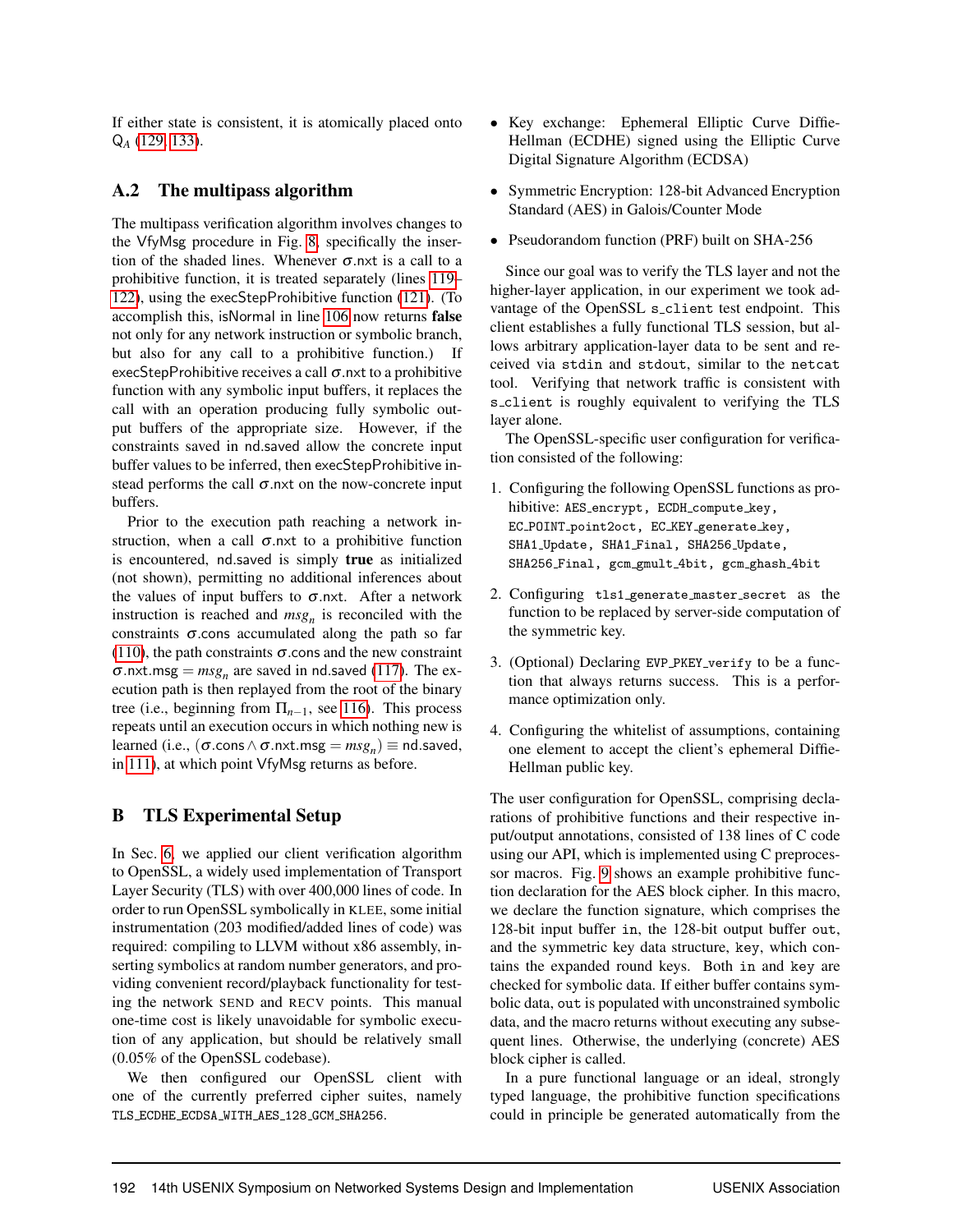```
DEFINE_MODEL ( void , AES_encrypt ,
              const unsigned char *in,
              unsigned char * out,
               const AES_KEY * key )
{
  SYMBOLIC_CHECK_AND_RETURN (
       in , 16 ,
       out , 16 , " AESBlock ");
  SYMBOLIC_CHECK_AND_RETURN (
       key , sizeof ( AES_KEY ) ,
       out , 16 , " AESBlock ");
  CALL_UNDERLYING ( AES_encrypt ,
       in, out, key);
}
```
Figure 9: Example prohibitive function declaration.

function name alone. Unfortunately, in C, the memory regions representing input and output may be accessible only through pointer dereferences and type casts. This is certainly true of OpenSSL (e.g., there is no guarantee that the AES KEY struct does not contain pointers to auxiliary structs). Therefore, for each prohibitive function, the user annotation must explicitly define the data layout of the input and output.

The final configuration step involves specifying a whitelist of permitted assumptions. In the case of OpenSSL, only one is necessary, namely, that the Elliptic Curve Diffie-Hellman (ECDH) public key received from the client is indeed a member of the elliptic curve group (which, incidentally, the server is required to check [26]). In an actual verification run, the verifier produces an assumption of the form:

```
ARRAY(65) ECpointX_0___ECpoint2oct_0 =
  0x04001cfee250f62053f7ea555ce3d8...
```
This assumption can be interpreted as the following statement: the verifier assumes it is possible for the client to create a buffer of length 65 bytes with contents 0x04001cf... by first making the zeroth call to an ECpoint generation function, and then passing its output through the zeroth call to an ECpoint2oct (serialization) function. The single-element whitelist for OpenSSL is therefore simply:

```
ARRAY(*) ECpointX_*___ECpoint2oct_*
```
The asterisks (\*) are wildcard symbols; the ECDH public key can be of variable size, and for all *n*,*m*, we permit the *n*th call to ECpointX and the *m*th call to the ECpoint2oct functions to be used as part of an entry in the whitelist.

The domain knowledge required for the first two configuration steps is minimal, namely that current TLS configurations use the above cryptographic primitives in some way, and that a symmetric key is generated in a particular function. The domain knowledge necessary for the third configuration step is that TLS typically uses public key signatures only to authenticate the server to the client, e.g., via the Web PKI. The server itself generates the signature that can be verified via PKI, and so the verifier knows that the chain of signature verifications is guaranteed to succeed. Moreover, this optimization generalizes to any protocol that uses a PKI to authenticate the server to an untrusted client. The domain knowledge necessary for the fourth configuration step is non-trivial; whitelisting a cryptographic assumption can have subtle but significant effects on the guarantees of the behavioral verifier (e.g., off-curve attacks). However, the number of assumptions is small: for OpenSSL, there is only the single assumption above.

# C Lazy Constraint Generators

There are a number of cases in which a behavioral verifier requires an extra feature, called a *lazy constraint generator*, to accompany the designation of a prohibitive function.

Since a function, once specified as prohibitive, will be skipped by the verifier until its inputs are inferred concretely, the verifier cannot gather constraints relating the input and output buffers of that function until the inputs can be inferred via other constraints. There are cases, however, where introducing constraints relating the input and output buffers once some *other* subset of them (e.g., the output buffers) are inferred concretely would be useful or, indeed, is central to eventually inferring other prohibitive functions' inputs concretely.

Perhaps the most straightforward example arises in symmetric encryption modes that require the inversion of a block cipher in order to decrypt a ciphertext (e.g., CBC mode). Upon reaching the client SEND instruction for a message, the verifier reconciles the observed clientto-server message  $msg_n$  with the constraints  $\sigma$  cons accumulated on the path to that SEND; for example, suppose this makes concrete the buffers corresponding to outputs of the encryption routine. However, because the block cipher was prohibitive and so skipped, constraints relating the input buffers to those output buffers were not recorded, and so the input buffers remain unconstrained by the (now concrete) output buffers. Moreover, a second pass of the client execution will not add additional constraints on those input buffers, meaning they will remain unconstrained after another pass.

We implemented a feature to address this situation by permitting the user to specify a lazy constraint generator along with designating the block cipher as prohibitive. The lazy constraint generator takes as input some subset of a prohibitive function's input and output buffers, and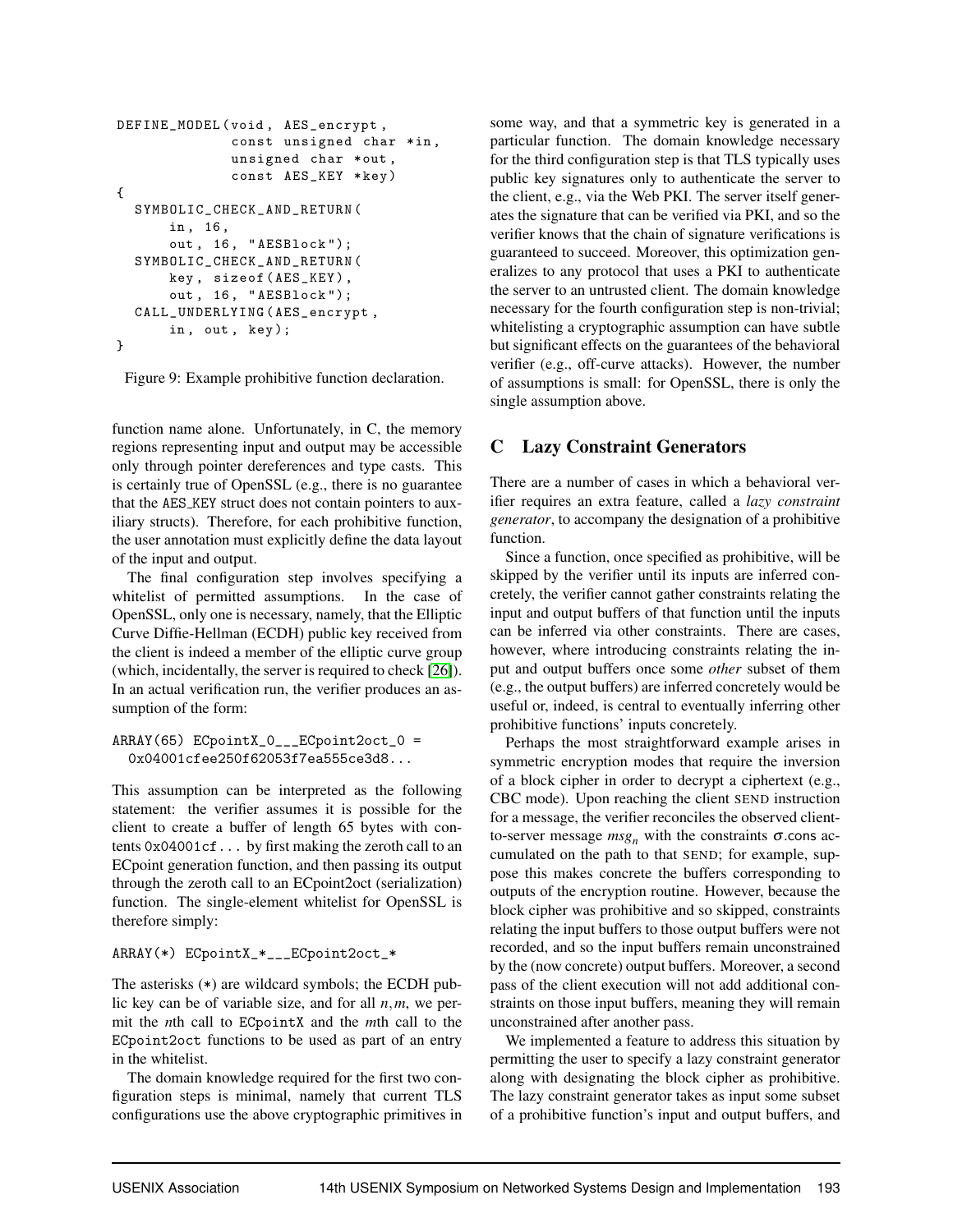produces as output a list of constraints on the prohibitive function's other buffers. The generator is "lazy" in that it will be invoked by the verifier only after its inputs are inferred concretely by other means; once invoked, it produces new constraints as a function of those values. In the case of the block cipher, the most natural constraint generator is the inverse function, which takes in the key and a ciphertext and produces the corresponding plaintext to constrain the value of the input buffer.

More precisely, a lazy constraint generator can be defined as a triple  $L = (inE, outE, f)$  as follows:

- 1. *inE*: A set of symbolic expressions corresponding to the "input" of *f* .
- 2. *outE*: A set of symbolic expressions corresponding to the "output" of *f* .
- 3. *f* : A pure function relating *inE* and *outE* such that if *f* could be symbolically executed, then the constraint  $f(inE) = outE$  would be generated.

The set of expressions *outE* corresponds to the output of *f* , not to the output of the lazy constraint generator. The lazy constraint generator *L* is blocked until the set of expressions *inE* can be inferred to uniquely take on a set of concrete values (e.g.,  $inE = 42$ ). At that point, *L* is "triggered", generating the real constraint  $outE = f(inE)$  that can be added to the path condition (e.g.,  $outE = f(42) = 2187$ ). Note that *f* may correspond to a prohibitive function  $p(x)$  or it may correspond to its inverse  $p^{-1}(x)$ . In the latter case, the expressions *inE* represent the "input" to *f* but represent the "output" of a prohibitive function  $p(x)$ .

In order to create a lazy constraint generator, a prohibitive function definition (i.e., DEFINE\_MODEL...) includes an additional call to the special function:

```
DEF_LAZY (uint8 *inE, size_t inE_len,
         uint8 *outE, size_t outE_len,
         const char *f_name)
```
The f name parameter designates to the verifier which function should be triggered if inE can be inferred concretely. Note that since there is only one input buffer and one output buffer, some serialization may be required in order to use this interface, but it is straightforward to wrap any trigger function appropriately.

We illustrate lazy constraint functionality using two example clients. First, let p and p\_inv be the following "prohibitive" function and its inverse.

```
unsigned int p (unsigned int x) {
    return 641 * x;
}
unsigned int p_inv ( unsigned int x ) {
    return 6700417 * x ;
}
```
The correctness of the inversion for  $p(x)$  can be seen from the fact that the fifth Fermat number,  $F_5 = 2^{32} + 1$ , is composite with factorization 641 · 6700417. Since addition and multiplication of 32-bit unsigned integer values is equivalent to arithmetic modulo  $2^{32}$ , we have:

$$
p^{-1}(p(x)) = 6700417 \cdot 641 \cdot x
$$
  
=  $(2^{32} + 1) \cdot x$   
\equiv  $(1) \cdot x \pmod{2^{32}}$ .

In place of  $p(x)$ , one could use any function with a welldefined inverse, such as a CBC-mode block cipher.

Fig. 10 shows an example program where *p* is a prohibitive function. Assume that the lazy constraint generator represents  $p^{-1}$ , the inverse function. Suppose that when execution reaches SEND(y), the corresponding data observed over the network is 6410. This implies a unique, concrete value for *y*, so the lazy constraint generator is triggered, generating a new constraint,  $x =$  $p^{-1}(6410) = 10$ . Any observed value for SEND(x) other than 10 causes a contradiction.

Fig. 11 shows a slightly trickier test case. Here, assume that the lazy constraint generator is defined to correspond to the original function  $p(x)$ , instead of the inverse. Along the particular branch containing SEND(y), the concretization of variable  $x$  is implied by the path condition  $(x == 10)$  rather than by reconciling symbolic expressions at a network SEND point. The implied value concretization (IVC) of *x* triggers the execution of  $p(x) = p(10) = 6410$  and results in the new constraint  $y = 6410$ . This constraint will then be matched against the network traffic corresponding to  $SEMD(y)$ . Note that at the time of writing, KLEE did not provide full IVC. As a workaround, we inserted extra solver invocations at each SEND to determine whether the conjunction of the path condition and network traffic yielded enough information to trigger any lazy constraint generators that have accumulated.

```
int main () {
    unsigned int x, y;
    MAKE_SYMBOLIC(&x);
    y = p(x);SEND (y);
    SEND(x);return 0;
}
// Positive test case: 6410, 10
// Negative test case: 6410, 11
```
Figure 10: Client for which a lazy constraint generator could be triggered due to reconciliation with network traffic at a SEND point.